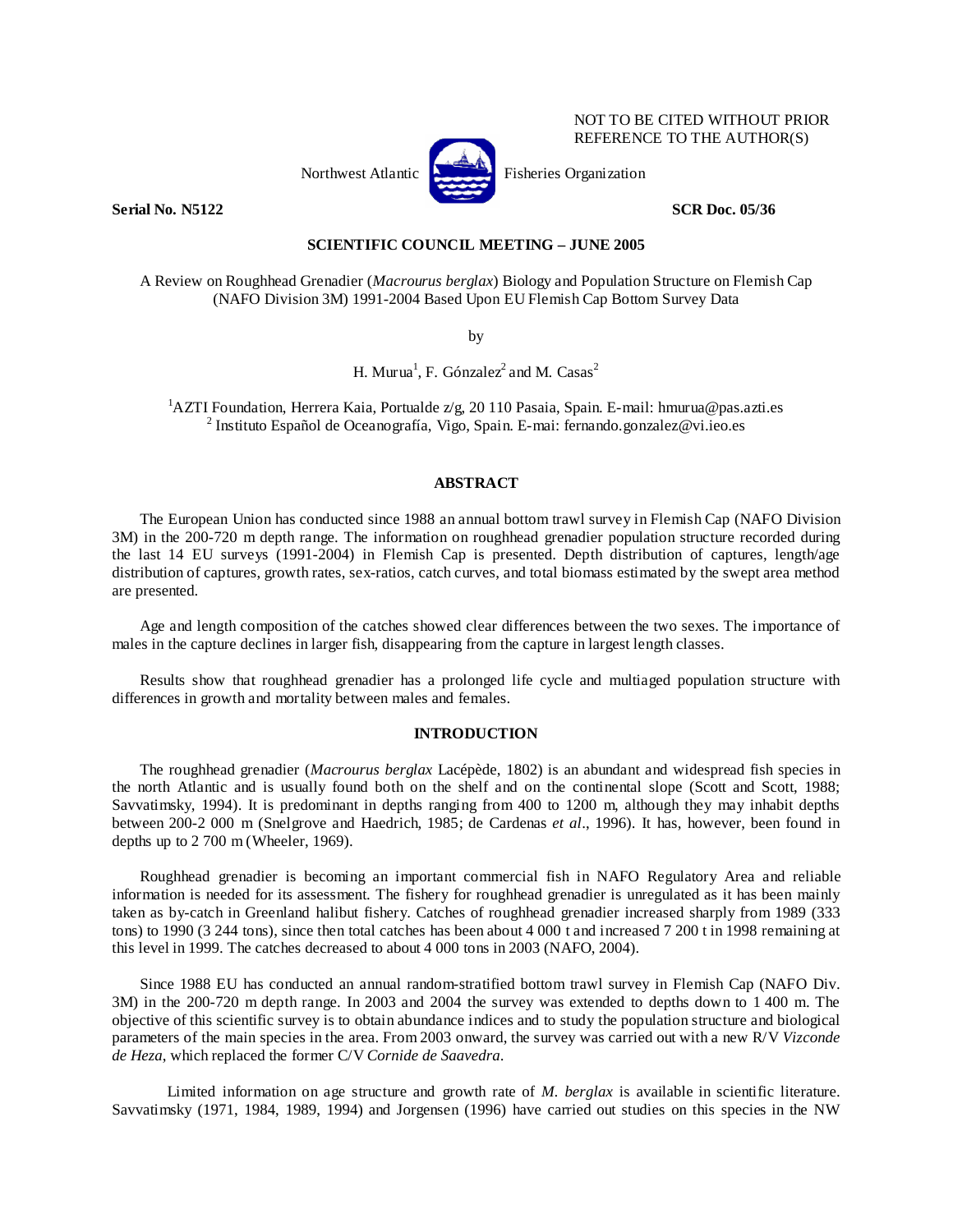Atlantic (NAFO Div. 0, 2GHJ, 3K and 1ABCD, respectively), basing findings on age readings from scales. The age structure and growth parameters of roughhead grenadier have been estimated by Murua (2003) from otolith readings of specimens captured in NAFO Div. 3LMN. Validation of age estimates derived from otolith reading has been presented by Rodríguez-Marín *et al.* (2002). Eliassen (1983) also performed age estimation by otolith reading from roughhead caught in the continental slope of Norway.

This paper presents some biological data and population structure of roughhead grenadier in Flemish Cap during the period 1991-2003. The results are presented taking into account that the survey only covers the shallowest distribution area of roughhead grenadier.

### **MATERIAL AND METHODS**

Data on roughhead grenadier for the 1991-2004 period were collected on the annual random-stratified bottom trawl surveys carried out by the European Union on the area (Casas, 2005). In order to maintain the data series, comparative fishing trials were carried out to develop conversion factors for the species sampled in 2003 and 2004. In total, 130 paired hauls with *Cornide de Saavedra* and *Vizconde de Heza* were done (in which 23 roughhead grenadier appeared) and the conversion factor to transform the Cornide values to Vizconde de Heza equivalents were estimated (Gónzalez-Troncoso, 2005). As the depth coverage was increased in 2003 and 2004, the data presented here refers to survey results of depth <720 meters, i.e. the common depth coverage in all the time series. Data on length distribution by sex is only available from 1993 onwards and age structure data is only available for the 1994-2003 period. Otolith sampling began in 1994, and since then a total of 5 303 otoliths have been read. Annual length-age keys have been applied for each year.

Otoliths were broken through the nucleus and read by transmitted light (Casas, 1994). Many difficulties in reading Macrouridae age from otoliths and scales have been reported previously (Savvatimsky, 1984). Age reading in larger fish (more than 9 years old) is even more complicated, because many rings are present and they lie close to each other. Nevertheless, intercalibration of readings between three readers has been done and 80% of agreement has been reached. Differences were +1 year in otoliths between 2-10 years and 1, 2 years in older than 10 years (Rodríguez-Marín *et al.*, 2002).

Individuals were measured from tip of snout to base of first anal-fin ray, in 0.5 cm intervals, as adopted by NAFO in June 1980 (Atkinson, 1991) as a standard measurement for roundnose and roughhead grenadiers. Length is presented as pre-anal-fin length (AFL) and data are given in 1 cm intervals. Total weight was recorded accurate to the nearest 10 g.

#### **RESULTS AND DISCUSSION**

Total biomass of roughhead grenadier estimated by the swept area method by strata is presented in Table 1 and for the whole bank in Fig. 1. Biomass increased from 1989 to 1993, since then the biomass has decreased steadily, with the exception of 1998 year, up to 2000, and in 2001 total biomass increased again. Biomass decreased in 2002 to the level of 1 211 tons and then increased reaching the highest level (3 597 tons) of the time series in 2003. Mean catch per trawl by strata and whole bank data are presented in Table 2. The results indicate that roughhead grenadier occupies the deepest part of the area studied and the abundance and biomass increase with depth, as is evidenced by other authors (de Cardenas *et al*., 1996; Murua and de Cárdenas, in press).

Table 3 shows length distributions of roughhead grenadier for the 1991-2004 period. Captures are dominated by the 14-20 cm length classes, 50% of the total catch. The average AFL for both sexes is 14.92 cm. This value is smaller than the values found by Savvatimsky (1994) and de Cardenas *et al*. (1996). The former gives an average AFL of 19.8 cm (51.25 cm total length) for Div. 3K, and the latter gives a mean AFL of 21.12 cm (54.39 cm TL) for specimens caught in a long-line survey in Div. 3LMN. These differences are related to the fishing gear employed and depth where fish were caught, because length has a tendency to increase with depth, from the shallowest stratum to the deepest (Cárdenas *et al*., 1996). It should be noted that the proportion of 2-8 length range has increased considerably to around 39 and 32% during 2003 and 2004 survey respectively; which in turn may be interpreted as a sign of a good 2001 year class recruiting to the population. Moreover, due to this increase the proportion of the 14- 20 length range decreased to around 35% in 2003 and 2004 (Table 3).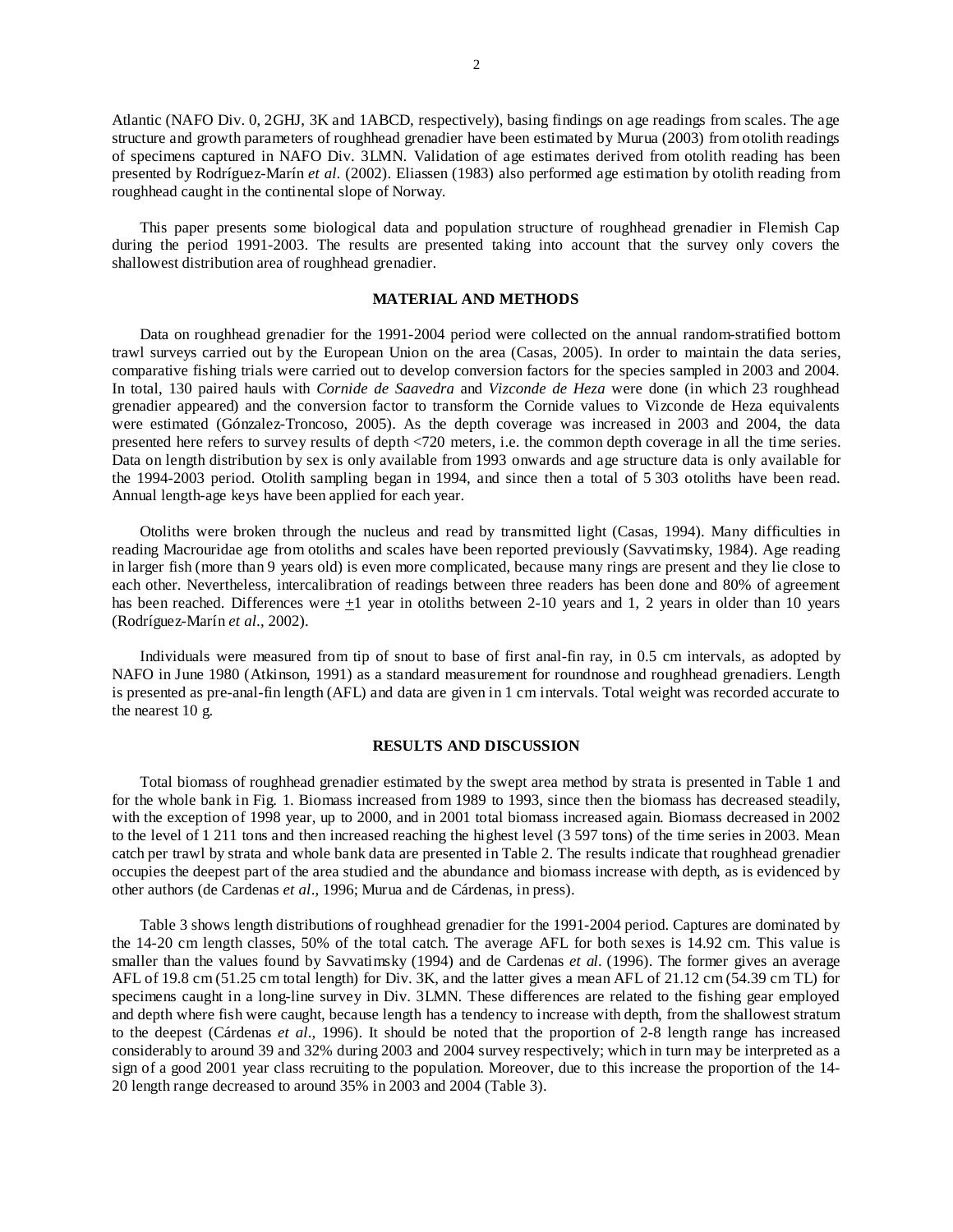Annual length frequencies by sex are presented in Fig. 2. The importance of males in the capture declines in larger fish and they disappear from the capture in largest length classes. Largest male found in the scientific surveys was 26 cm while females are larger reaching 36 cm long. Average AFL for females is also greater than for males. Female's mean AFL for the 1993-2004 period in Flemish Cap was 15.5 cm, while mean AFL for males was 14.6 cm. This sexual difference is consistent with data found in the literature. Savvatimsky (1989) gives an average AFL of 18 cm (47 cm total length) and 21.2 cm (54.6 cm total length) for males and females respectively in 3LKN. Those differences have also been seen in the commercial fleet in 3LN, where females are larger than males (Junquera *et al*., 2001).

The mean AFL-age key for 1994-2004 are given by sex in Table 4. Table 5 shows age composition by sexes for roughhead grenadier in Flemish Cap in 1993-2004. The oldest male found in the period studied was 19 years old and the oldest female 20 years old. Mean age for females in Flemish Cap in the 1993-2004 period was 7.0 years, while mean age for males was 6.8 years. Savvatimsky (1994) for Div. 0B, 2GH and 3K found similar differences.

Interannual differences in length and age are shown in Fig. 2 and 3. The 1990-1991 cohorts dominated the catches during the 1995-1999. The importance of these annual classes has declined sharply during last years. In 2003 and 2004, more than 20 and 25% of the individuals in 2003 and 2004, respectively, were composed by individuals of 2001 year-class; this 2001 year-class is by far the most abundant year-class either at age 2 or age 3 in the time series.

Female-ratio in the whole study period is 50%. This value is lower that the one found by de Cardenas *et al*. (1996) in 3LMN, where females made up 71.4% of the catch. However, this difference could be explained due to the different area covered by both surveys. As length increases in relation to depth in many species, the 'bigger deeper' distribution (Merrett *et al*., 1991; Gordon and Bergstad, 1992), the female ratio might increase also in the deeper water areas.

Figures 4 and 5 present sex-ratio by age and by length respectively, for the whole study period. In the sex-ratio, female proportion fluctuated around 40%-50% up to 20 cm in length (the first 10-12 years) and increased to 75% at 22 cm (13 years) and 80% at 24 cm (14 years). Following this length, females made up 100% of the catch. Similar sex-ratio, with males being more abundant in the central part of the population, is described by Savvatimsky (1994) for north-western Atlantic.

The increment in the female-ratio can be due to different reasons: sexual differences in growth rate, in mortality or a combination of both. In this case, there are certainly sexual differences in growth, which are reflected in the mean length at age and in the different growth curves presented in this study.

Logarithmic regression lines (Fig. 6), fitted to mean length at age by sex, show that males growth rate declines when reaching 9 years old, around 18 cm long, while females do not decline growing until reaching 20 years old, around 34-35 cm. This result was also observed by Savvatimsky (1994), Jorgensen (1996) and Rodríguez-Marín *et al* (2002). Moreover, mean length at age for all year studied is similar for males and females for ages under 9 years, but males grow slower from this length onwards. Mean lengths at age are higher than those obtained by Savvatimsky (1994) for NAFO Div. 0B, 2GH and 3K. Savvatimsky (1994) and Jorgensen (1996) described similar growing pattern using scales for ageing fish, they found that the differences between sexes in size at age come about from 10 years onwards. This fact could be explained due to the different ageing method used or due to different latitude of the sampling areas where specimens were obtained, because temperature differences would cause slower growth and a delay in reaching sexual maturity (Rodríguez-Marín *et al.*, 2002). Table 6 shows the estimated parameters of the Von Bertalanffy equations (fitting individual length at age by non-linear regression (Marquardt, 1963)) and the equations for logarithmic growth regression curves for all the period studied.

On the other hand, it seems that there are some differences in mortality between both sexes, since males disappear from the capture in larger length-classes. Total mortality by sex was calculated from catch curves, fitting regression lines by sex to ages fully recruited to the fishery, using data of eleven years (1994-2004). Both sexes are fully recruited at age 8 and the mortality obtained is different for both sexes: 0.47 for females and 0.60 for males (Fig. 7). These values are different compared to last year figures (0.25 for females and 0.48 for males), however, this could be because last year a plus group of 18+ and 16+ were used for females and males, respectively, in the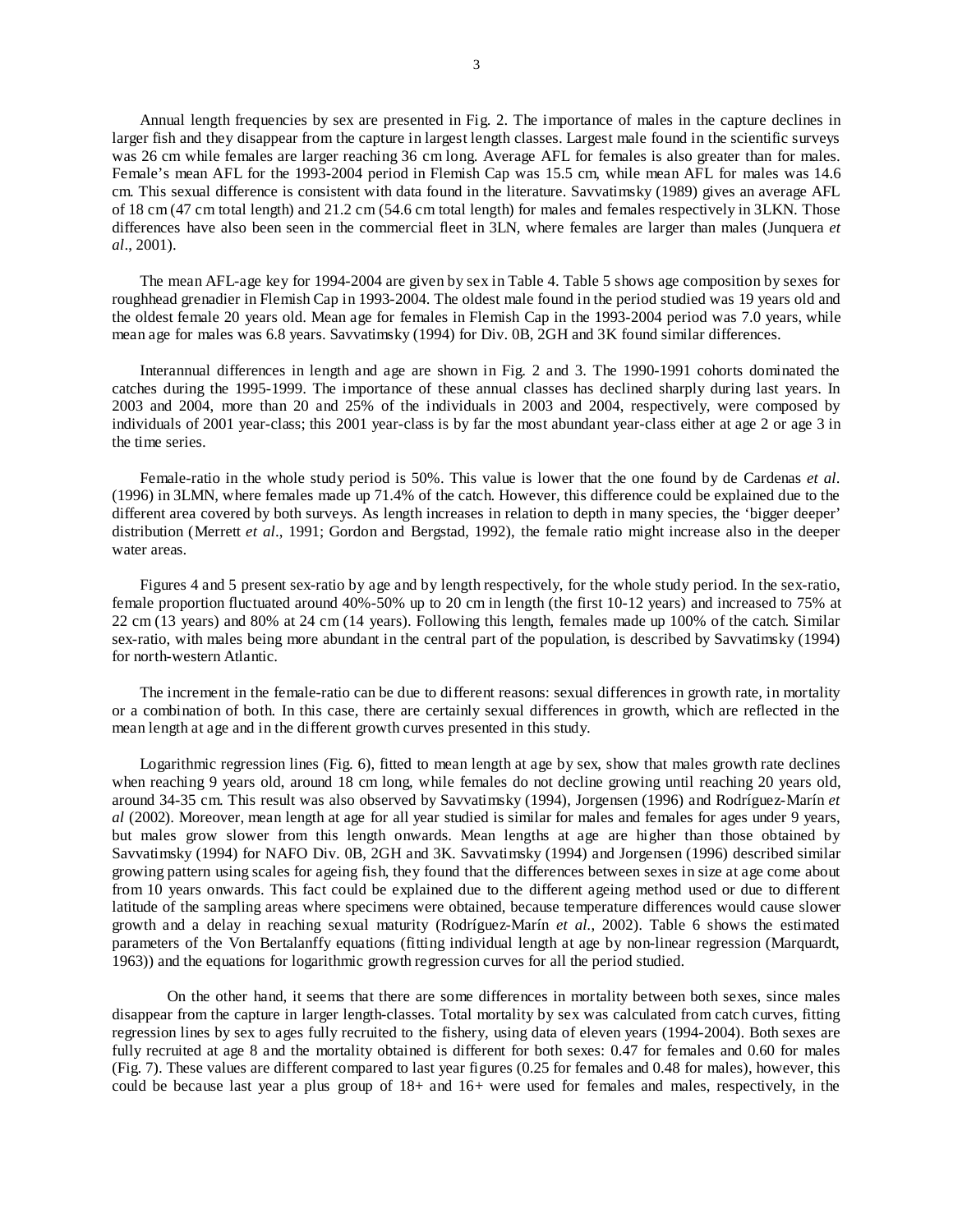estimation which in turn made the decline in larger fish less remarkable. In any case, the different values indicate that there exist differences in mortality between sexes.

Length-weight relationships by sex are shown in Table 7 for all the years studied. The relationship between fish length (AFL) and fish weight was assumed to be adequately expresses by the exponential function. Figure 8 shows the length-weight relationship by sexes in 2004 survey.

Data available show that roughhead grenadier has a prolonged life cycle and multiaged population structure with differences in growth and mortality between males and females. The complex multy-mode length structure and a slow growth are characteristic of deepwater fishes, including grenadiers (Hureau *et al*., 1979; Casas, 1994; Savvatimsky, 1994). All this results must be taken with care due to the small proportion of the roughhead grenadier distribution area covered by the survey.

#### **REFERENCES**

- ATKINSON, D.B. 1991. Relationships between pre-anal fin length and total length of Roughhead Grenadier (*Macrourus berglax* Lacépède) in the Northwest Atlantic. *J. Northw. Atl. Fish. Sci.,* **11**: 7-9.
- CASAS, J.M. 1994. Age Structure of Roughhead Grenadier (*Macrourus berglax*) on Flemish Cap, 1994. *NAFO SCR Doc.* 94/80. Serial No. N2459. 5p.
- CASAS, J.M, and D. GÓNZALEZ-TRONCOSO. 2005. Results from the bottom trawl survey on Flemish Cap in July 2004. *NAFO SCR Doc.05*/35. Serial No 5121. 35pp.
- DE CARDENAS, E., J.M. CASAS, R. ALPOIM, and H. MURUA. 1996. Preliminary Results of the european Longline Suuvey in the NAFO Regulatory Area. *NAFO SCR Doc.* 96/34 Ser. No N2709, 6p.
- ELIASSEN, J.E. 1983. Occurrence, gonad development and age distribution of the roughhead grenadier (Macrourus berglax Lacepede) (Gadiformes, Macrouridae) along the Continental slope of northern Norway. *ICES, Demersal Fish Committee*, C.M. 1983 /G:41.
- GÓNZALEZ-TRONCOSO, D., and J. M. CASAS. 2005. Calculation of the calibration factors from the comparative experience between the R/V Cornide de Saavedra and the R/V Vizconde de Eza in Flemish Cap in 2003 and 2004. *NAFO SCR Doc 05/29*. Serial No 5115. 8 pp.
- GORDON, J. D. M. and BERGSTAD, O. A. (1992). Species composition of demersal fish in the Rockall Troug, north-eastern Atlantic, as determined by different trawls. Journal of Marine Biological Association of the United Kingdom **72**, 213-230.
- HUREAU, J.C., P. GEISTDORFER, and M. RANNOU. 1979. The cology of deep-sea benthic fish. *Sarsia*, **64** (1- 2):103-108.
- JORGENSEN, O.A. 1996. Distribution and Biology of Grenadiers (Macrouridae) in West Greenland Waters. *J. Northw. Atl. Fish. Sci.* **18**: 7-29
- JUNQUERA, S., A VAZQUEZ, H. MURUA, E. ROMAN and J. L. DEL RIO. 2001. Spanish Research Report for 2000. *NAFO SCS Doc.01/18.* Ser. No. 4402. 24pp.
- MARQUARDT, D. W. 1963. An algorithm for least-squares estimation of nonlinear parameters. Journal for the Society of Industrial and Applied Mathematics. 11, 431-441.
- MERRETT, N. R., HAEDRICH, R. L., GORDON, J. D. M. & STEHMANN, M. (1991). Deep demersal fish assemblage structure in the Porcupine Seabight (eastern North Atlantic): results of single warp trawling at lower slope to abyssal soundings. Journal of the Marine Biological Association of the United Kingdom 71, 359-374.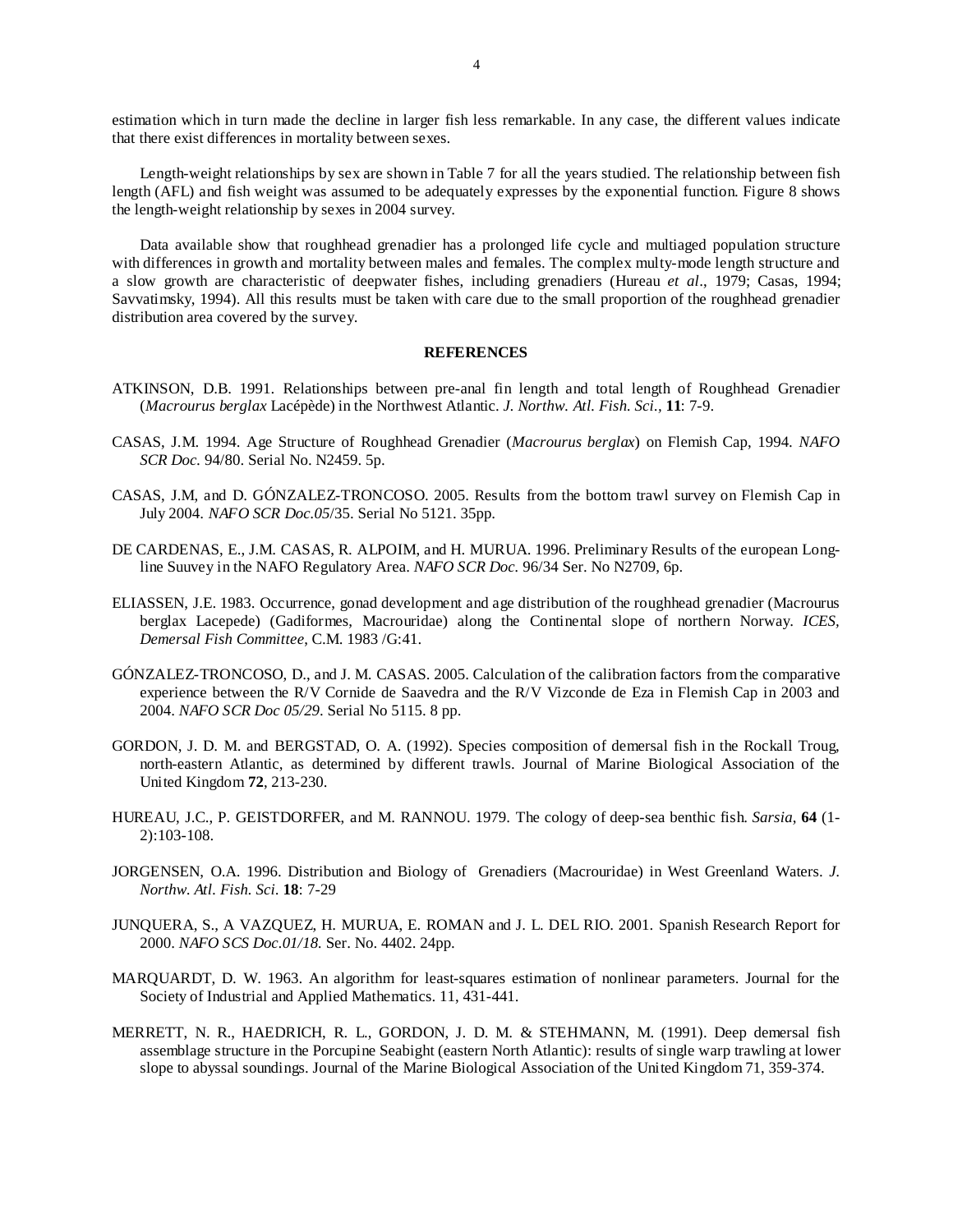- MURUA, H. 2003. Population structure, growth and reproduction of roughhead grenadier on the Flemish Cap and Flemish Pass. Journal of Fish Biology (2003) 63, 356–373.
- MURUA, H., and E. DE CÁRDENAS. 2005. Depth distribution of deep water species in Flemish Pass. *J. Northw. Atl. Fish. Sci*., in press.
- NAFO. 2004. Northwest Atlantic Fisheries Organization. Scientific Council Reports, 2004.
- RODRÍGUEZ-MARÍN, E., M. RUIZ, and A. SARASUA. 2002. Validation of roughhead grenadier (*Macrourus berglax*) otolith reading. *J. Appl. Ichthyology* **18**: 70-80.
- SAVVATIMSKY, P.I. 1971. On age readings in grenadiers (Macrouriformes). *Vopr. Ikhtiol.,* **11**(3): 495-501.
- SAVVATIMSKY, P.I. 1984. Biological Aspects of Roughhead Grenadier (*Macrourus berglax*) from Longline Catches in the Eastern Grand Bank Area, 1982. *NAFO Sci. Coun. Studies,* **7**: 45-51.
- SAVVATIMSKY, P.I. 1989. Investigations of Roughhead Grenadier (*Macrourus berglax* L) in the Northwest Atlantic, 1967-83. *NAFO Sci. Coun. Studies,* **13**: 59-75.
- SAVVATIMSKY P.I. 1994. Age Structure of of Roughhead Grenadier (*Macrourus berglax*) in the Northwest Atlantic, 1985. *NAFO Sci. Coun. Studies,* **20**: 53-64.
- SCOTT, W. B., and M. G. SCOTT. 1988.. Atlantic fishes of Canada*. Can Bull. Fish. Aquat. Sci.* 219, 731pp.
- SNELGROVE, P.V.R. and R.L. HAEDRICH. 1985. Structure of the deep demersal fish-fauna off Newfoundland. *Mar. Ecol. Prog. Ser.* **27**: 99-107
- WHEELER, A. 1969. The fishes of the British Isles and Northwest Europe: Anacanthini (p. 255.259). MacMillan and Co. Ltd., London England, 613 p.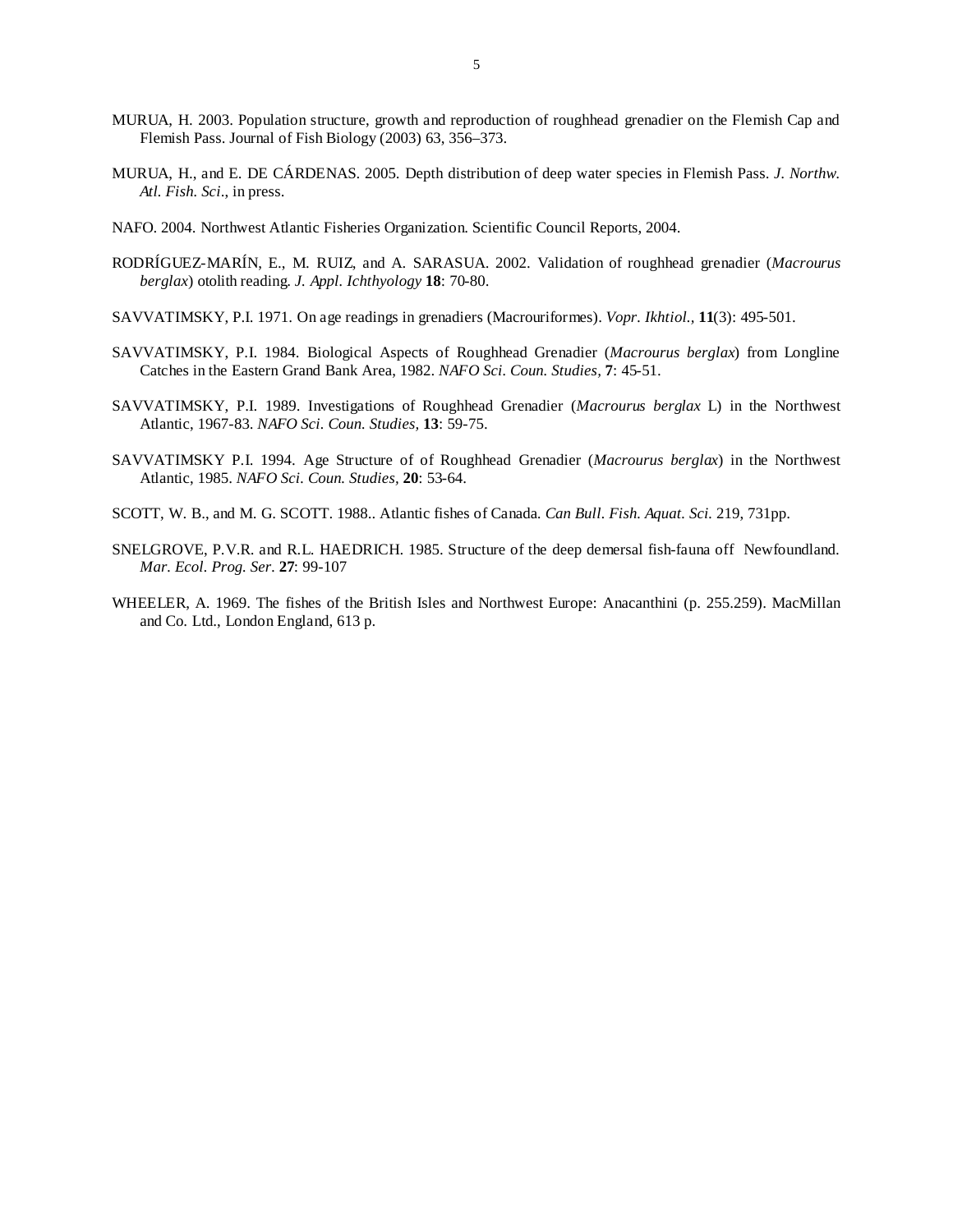|                |           |       |       |       |       |         | Biomass estimated by the swept area meted (tons) |       |       |        |         |        |                |       |       |
|----------------|-----------|-------|-------|-------|-------|---------|--------------------------------------------------|-------|-------|--------|---------|--------|----------------|-------|-------|
| Strata         | Depth (m) | 1991  | 1992  | 1993  | 1994  | 1995    | 1996                                             | 1997  | 1998  | 1999   | 2000    | 2001   | 2002           | 2003  | 2004  |
| $1 - 6$        | 125-252   |       |       |       |       | $\,8\,$ | 22                                               |       |       |        |         |        |                | 9     | 10    |
| $\overline{7}$ | 253-360   |       |       |       |       |         |                                                  |       |       |        | 3       |        |                |       | 10    |
| $\,8\,$        | 253-360   |       |       |       |       |         | 11                                               | 3     |       | $\tau$ |         | 16     | $\overline{c}$ | 13    | 28    |
| 9              | 253-360   | 5     | 28    | 21    | 3     | 21      | 153                                              | 18    | 40    | 45     | 29      | 29     |                | 30    | 282   |
| $10\,$         | 253-360   |       |       |       |       |         | 6                                                |       |       | 18     | 68      | $18\,$ |                |       | 48    |
| $11\,$         | 253-360   |       |       |       |       |         |                                                  |       |       | 3      | $\,8\,$ | 6      |                |       | 3     |
| 12             | 261-540   | 108   | 100   | 413   | 55    | 126     | 46                                               | 137   | 55    | 191    | 81      | 236    | 154            | 165   | 292   |
| 13             | 261-540   | 18    | 60    | 18    | 32    | 75      | 5                                                | 18    | 78    | 92     | 50      | 116    | 121            | 123   | 299   |
| 14             | 261-540   | 85    | 139   |       | 73    | 67      | 270                                              | 77    | 194   | 135    | 103     | 292    | 124            | 346   | 877   |
| 15             | 261-540   | 64    | 52    | 321   | 82    | 180     | 84                                               | 69    | 101   | 72     | 103     | 60     | 16             | 87    | 259   |
| 16             | 541-720   | 229   | 432   | 1333  | 523   | 256     | 397                                              | 211   | 405   | 150    | 225     | 338    | 272            | 352   | 594   |
| 17             | 541-720   | 180   | 123   |       | 98    | 129     | 27                                               | 116   | 204   | 96     | 67      | 370    | 380            | 101   | 244   |
| 18             | 541-720   | 356   | 215   |       | 756   | 414     | 154                                              | 224   | 189   | 313    | 219     | 383    | 27             | 877   | 423   |
| 19             | 541-720   | 289   | 429   | 915   | 352   | 282     | 187                                              | 322   | 424   | 129    | 92      | 216    | 116            | 245   | 228   |
| <b>TOTAL</b>   |           | 1335  | 1577  | 3021  | 1975  | 1558    | 1362                                             | 1197  | 1691  | 1250   | 1047    | 2079   | 1211           | 2348  | 3597  |
| Error biomass  |           | 264   | 142   | 149   | 250   | 270     | 487                                              | 169   | 223   | 277    | 169     | 243    | 338            | 196   | 284   |
| Mean AFL (cm)  |           | 16.35 | 15.82 | 15.84 | 16.62 | 15.25   | 15.76                                            | 16.01 | 15.61 | 16.34  | 16.48   | 16.55  | 16.10          | 12.00 | 13.32 |

Table 1.- Total biomass of roughhead grenadier estimated by the swept area method by strata during the EU bottom survey (1991-2004); biomass series transformed to Vizconde de Heza equivalents.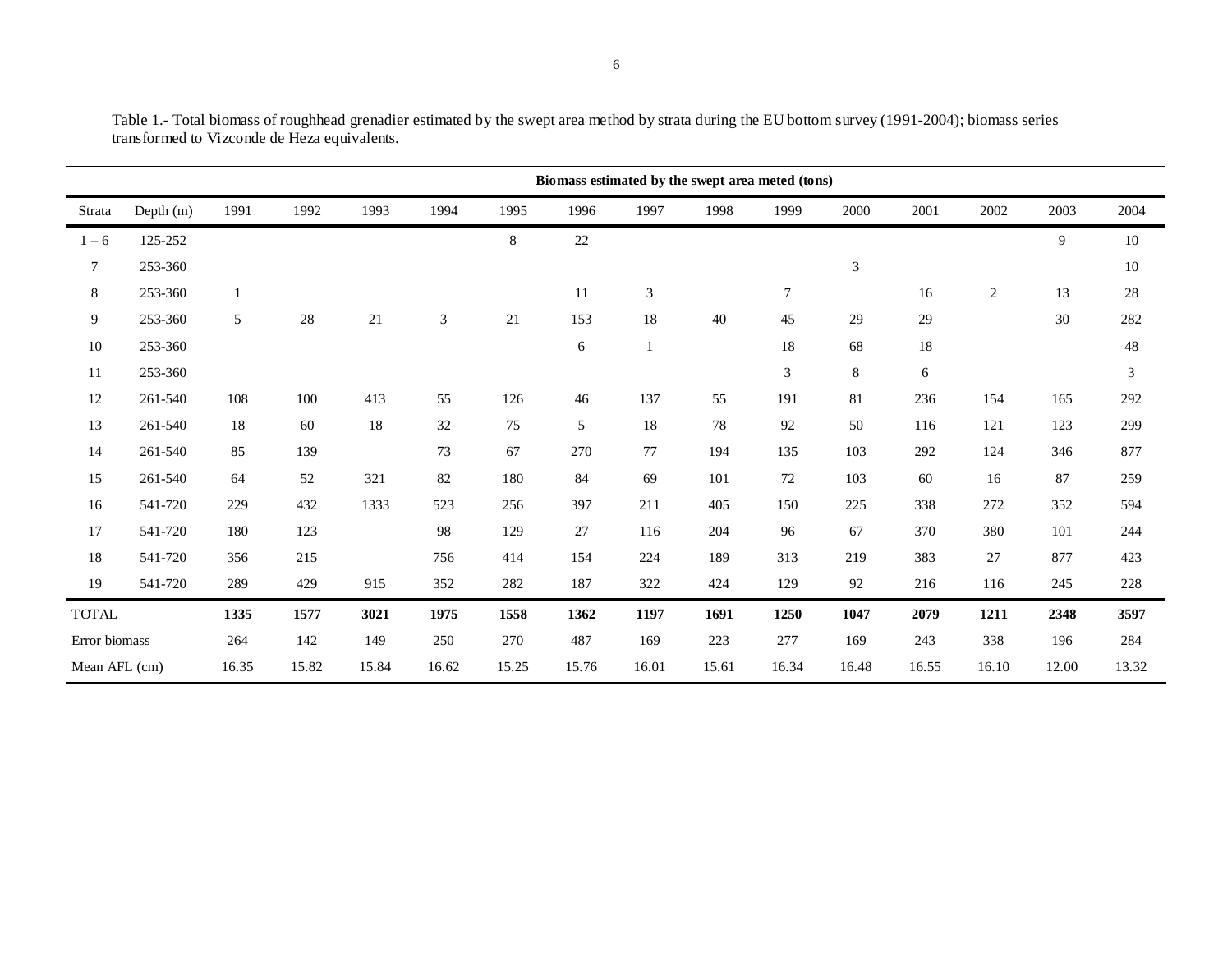|         |                    |                                    |       |       |       |       |       |      |       | Average weight per trawl (Kg.) |       |       |       |       |       |       |
|---------|--------------------|------------------------------------|-------|-------|-------|-------|-------|------|-------|--------------------------------|-------|-------|-------|-------|-------|-------|
| Strata  | Area               | Depth $(m)$                        | 1991  | 1992  | 1993  | 1994  | 1995  | 1996 | 1997  | 1998                           | 1999  | 2000  | 2001  | 2002  | 2003  | 2004  |
| $1 - 6$ | 467                | 125-252                            | 0.00  | 0.00  | 0.00  | 0.00  | 0.13  | 0.58 | 0.00  | 0.00                           | 0.00  | 0.00  | 0.00  | 0.00  | 0.34  | 0.19  |
| 7       | 108                | 253-360                            |       |       |       |       |       |      |       |                                |       | 0.04  |       |       |       | 0.16  |
| 8       | 82                 | 253-360                            | 0.02  |       |       |       |       | 0.22 | 0.05  |                                | 0.14  |       | 0.32  | 0.03  | 0.26  | 0.54  |
| 9       | 34                 | 253-360                            | 0.21  | 1.16  | 0.88  | 0.14  | 0.88  | 6.39 | 0.77  | 1.69                           | 1.90  | 1.23  | 1.23  |       | 1.25  | 10.78 |
| 10      | 128                | 253-360                            |       |       |       |       |       | 0.08 | 0.01  |                                | 0.24  | 0.94  | 0.24  |       |       | 0.56  |
| 11      | 107                | 253-360                            |       |       |       |       |       |      |       |                                | 0.04  | 0.12  | 0.10  |       |       | 0.04  |
| 12      | 90                 | 261-540                            | 2.12  | 1.96  | 8.08  | 1.07  | 2.47  | 0.91 | 2.68  | 1.09                           | 3.74  | 1.58  | 4.63  | 3.01  | 3.23  | 4.05  |
| 13      | 31                 | 261-540                            | 0.93  | 3.15  | 0.97  | 1.68  | 3.94  | 0.27 | 0.97  | 4.12                           | 4.83  | 2.66  | 6.11  | 6.38  | 6.48  | 11.41 |
| 14      | 72                 | 261-540                            | 1.85  | 3.02  |       | 1.59  | 1.47  | 5.88 | 1.69  | 4.23                           | 2.95  | 2.25  | 6.36  | 2.69  | 7.54  | 16.15 |
| 15      | 85                 | 261-540                            | 1.26  | 1.03  | 6.33  | 1.62  | 3.54  | 1.66 | 1.36  | 1.99                           | 1.42  | 2.02  | 1.18  | 0.31  | 1.71  | 5.03  |
| 16      | 82                 | 541-720                            | 4.75  | 8.94  | 27.60 | 10.82 | 5.31  | 8.21 | 4.37  | 8.39                           | 3.11  | 4.66  | 6.99  | 5.64  | 7.29  | 9.25  |
| 17      | 23                 | 541-720                            | 10.93 | 7.46  |       | 5.98  | 7.81  | 1.63 | 7.05  | 12.41                          | 5.82  | 4.09  | 22.47 | 23.08 | 6.14  | 8.53  |
| 18      | 22                 | 541-720                            | 22.22 | 13.45 |       | 47.28 | 25.84 | 9.61 | 14.03 | 11.82                          | 19.54 | 13.66 | 23.95 | 1.68  | 54.81 | 25.65 |
| 19      | 54                 | 541-720                            | 9.17  | 13.59 | 29.02 | 11.16 | 8.95  | 5.94 | 10.21 | 13.43                          | 4.08  | 2.90  | 6.85  | 3.68  | 7.77  | 5.93  |
|         |                    | Weighted averaged per trawl $(Kg)$ | 1.66  | 1.96  | 3.76  | 2.46  | 1.94  | 1.69 | 1.49  | 2.10                           | 1.56  | 1.31  | 2.58  | 1.50  | 2.92  | 4.47  |
|         | S. D.              |                                    | 0.31  | 0.34  | 0.61  | 0.21  | 0.28  | 0.34 | 0.21  | 0.30                           | 0.42  | 0.24  | 0.35  | 0.22  | 0.76  | 0.45  |
|         | $No$ of valid tows |                                    | 117   | 117   | 101   | 116   | 121   | 117  | 117   | 119                            | 117   | 120   | 120   | 120   | 114   | 124   |

**Table 2.-** Mean catch per trawl by strata and whole bank (1991-2004); series transformed to Vizconde de Heza equivalents.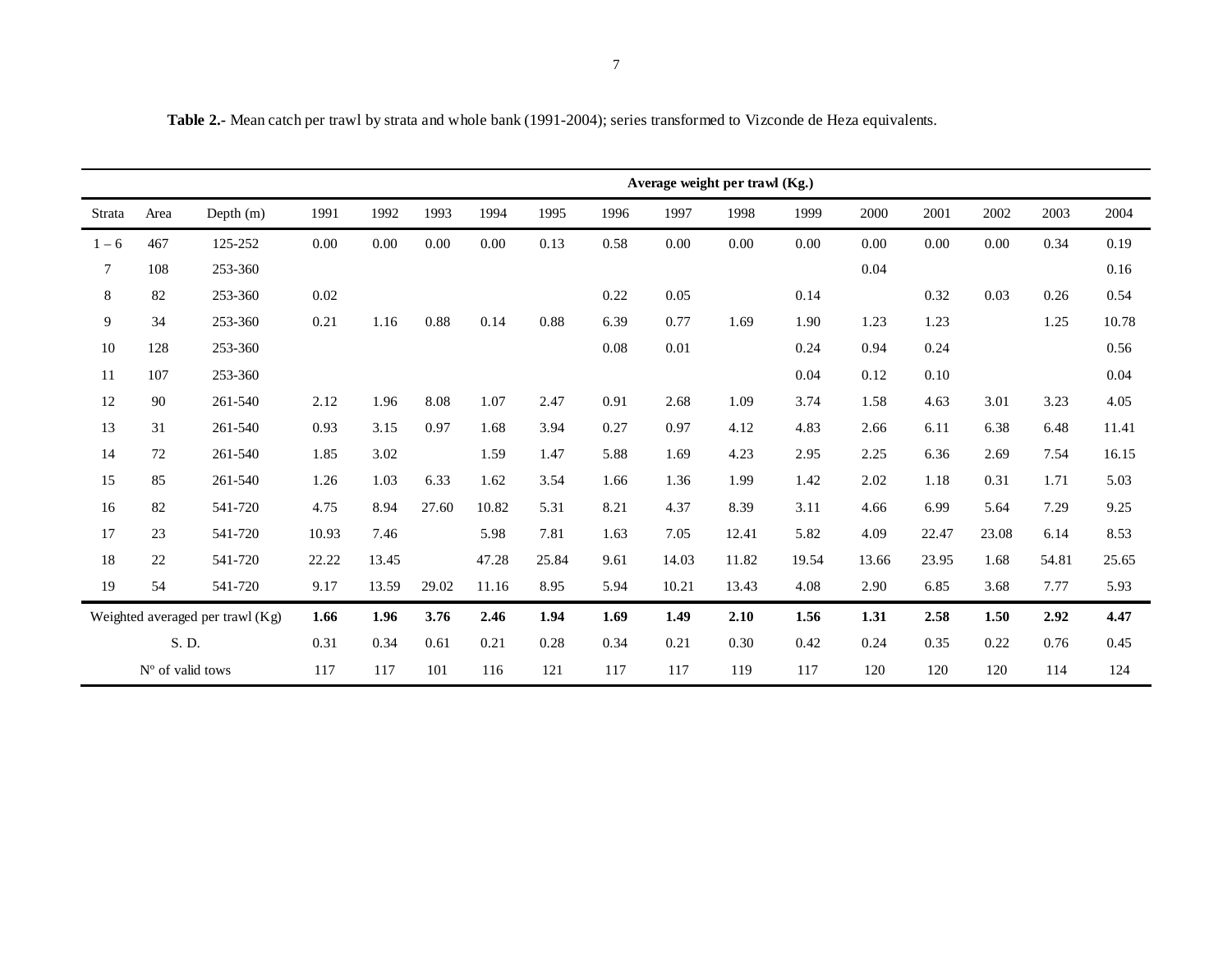|  | <b>Table 3.-</b> Roughhead grenadier length distribution and mean AFL (.000) for each year of the 1991-2004 period (transformed series to Vizconde de Heza equivalents). |  |  |  |
|--|--------------------------------------------------------------------------------------------------------------------------------------------------------------------------|--|--|--|
|  |                                                                                                                                                                          |  |  |  |

| AFL (cm)/Year           | 91             | 92       | 93       | 94      | 95             | 96       | 97           | 98         | 99                   | $\bf{00}$ | 01       | 02      | 03    | 04       |
|-------------------------|----------------|----------|----------|---------|----------------|----------|--------------|------------|----------------------|-----------|----------|---------|-------|----------|
| 1                       |                | $\tau$   | 3        |         |                |          |              |            |                      |           |          |         |       |          |
| $\mathbf 2$             |                | 13       |          |         |                |          |              |            |                      |           |          |         | 99    | $21\,$   |
| 3                       | 4              | 16       |          |         |                | 3        | 3            | 48         | 9                    | 3         | 65       | 40      | 369   | 294      |
| $\overline{\mathbf{4}}$ | 6              | 57       | $42\,$   |         | 16             | $26\,$   | 15           | 14         | $\,8\,$              | 15        | 12       | 16      | 119   | 59       |
| 5                       | 16             | 232      | 200      | $28\,$  | 24             | 127      | 9            | 53         | 15                   | 42        | 133      | 118     | 1220  | 566      |
| 6                       | 26             | 73       | $77\,$   | 22      | 31             | 45       | 36           | 44         | 16                   | 35        | 56       | 59      | 881   | 481      |
| 7                       | 69             | 121      | 380      | 53      | 46             | $25\,$   | 87           | 45         | 14                   | 31        | 65       | 90      | 437   | 705      |
| 8                       | 25             | 64       | 184      | 154     | 61             | 51       | 86           | 57         | 20                   | 34        | 133      | 99      | 506   | 1576     |
| $\boldsymbol{9}$        | 43             | 45       | 98       | 96      | 126            | 45       | 71           | 194        | 33                   | 63        | 71       | 60      | 319   | 495      |
| 10                      | 45             | 46       | 167      | 237     | 325            | 116      | 92           | 173        | 92                   | 28        | 57       | 23      | 520   | 493      |
| ${\bf 11}$              | 111            | 63       | 146      | 207     | 289            | 123      | 32           | 121        | 209                  | 89        | 98       | 48      | 321   | 420      |
| 12                      | 248            | 69       | 190      | 125     | 521            | 171      | 176          | 157        | 105                  | 110       | 139      | 54      | 337   | 631      |
| 13                      | 291            | 128      | 168      | 107     | 267            | 271      | 198          | 220        | 144                  | 152       | 168      | 87      | 332   | 584      |
| 14                      | 312            | 334      | 288      | 269     | 128            | 323      | 396          | 495        | 193                  | 177       | 399      | 177     | 393   | 635      |
| 15                      | 231            | 374      | 513      | 243     | 176            | 217      | 310          | 563        | 321                  | 129       | 404      | 199     | 611   | 592      |
| 16                      | 238            | 312      | 790      | 212     | 253            | 306      | 197          | 462        | 428                  | 290       | 430      | 283     | 666   | 697      |
| $17\,$                  | 280            | 219      | 610      | 408     | 294            | 233      | 82           | 314        | 363                  | 279       | 367      | 235     | 511   | 746      |
| 18                      | 311            | 221      | 499      | 429     | 348            | 222      | 111          | 171        | 290                  | 196       | 468      | 194     | 583   | 696      |
| 19                      | 223            | 147      | 349      | 341     | 310            | 238      | 120          | 158        | 150                  | 171       | 336      | 206     | 359   | 519      |
| $20\,$                  | 190            | 199      | 251      | 192     | 201            | 209      | 109          | 117        | 106                  | 111       | 269      | 156     | 225   | 376      |
| 21                      | $72\,$         | 106      | 195      | 129     | 108            | $88\,$   | 79           | 106        | 95                   | 79        | 158      | 136     | 180   | 266      |
| $22\,$                  | 68             | 77       | 133      | 78      | 53             | 78       | 83           | 115        | 35                   | 67        | 70       | 77      | 111   | 202      |
| 23                      | 38             | 71       | 168      | 55      | 12             | 24       | 61           | 37         | 41                   | 28        | 60       | 54      | 121   | 143      |
| 24                      | 26             | 33       | 66       | 57      | 19             | 36       | 61           | 64         | 24                   | 30        | 65       | 23      | 20    | 115      |
| 25                      |                | 33       | 35       | 56      | 19             | 16       | 33           | 50         | 29                   | 28        | 79       | 27      | 10    | 85       |
| 26                      | 18             | 59       | 54       | 33      | 13             | 23       | 39           | 28         | $\mathbf{0}$         | 28        | 35       | 18      | 8     | $72\,$   |
| $27\,$<br>28            | 14<br>21       | 28<br>28 | 21<br>40 | 19<br>6 | 20<br>9        | 16<br>6  | 39<br>16     | 17<br>5    | $\overline{7}$<br>11 | 6<br>10   | 37<br>48 | 28      | 14    | 31<br>28 |
| 29                      | 14             | 20       | 40       | 36      | $\overline{0}$ | $\theta$ | 11           | 17         | 6                    | 5         | 12       | 6<br>23 |       | 10       |
| 30                      | 14             | 41       | 12       | 14      | 6              | 6        | $\mathbf{0}$ | 13         | 19                   | 5         | 34       | 6       |       | 19       |
| 31                      |                | 9        |          | 24      | $\overline{4}$ | 5        | 5            |            |                      | 5         | 12       |         |       | 19       |
| 32                      |                | 13       |          | 8       | 5              | 11       | 6            |            |                      |           | 6        |         |       |          |
| 33                      | 6              |          |          |         |                |          |              |            |                      |           |          | 5       |       | 9        |
| 34                      | $\overline{7}$ |          |          |         |                |          |              | $\sqrt{5}$ |                      | 6         |          | 6       | 8     |          |
| 35                      |                |          |          |         |                |          |              |            |                      | 5         |          |         |       |          |
| 36                      |                | 6        |          | 8       |                |          |              |            |                      |           |          |         |       |          |
| <b>Total</b>            | 2966           | 3265     | 5718     | 3647    | 3684           | 3060     | 2565         | 3862       | 2784                 | 2259      | 4288     | 2550    | 9277  | 11585    |
| Mean AFL (cm)           | 16.35          | 15.82    | 15.84    | 16.62   | 15.25          | 15.76    | 16.01        | 15.61      | 16.34                | 16.48     | 16.55    | 16.10   | 12.00 | 13.32    |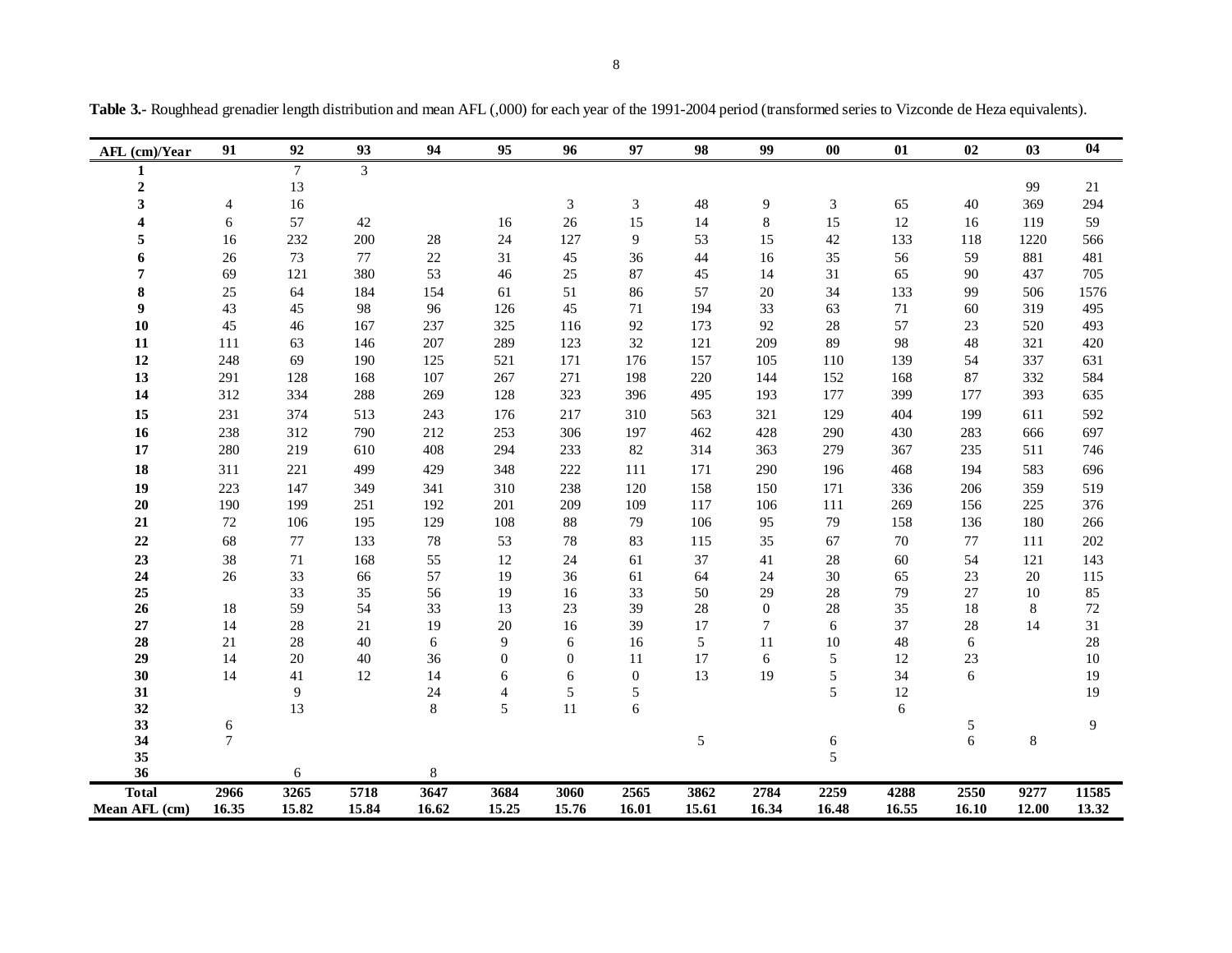|  |  | Table 4.- Mean Age-Length key (1994-2004). |
|--|--|--------------------------------------------|
|  |  |                                            |

| Males                   |                |                |                |                  |                 |                  |                |                |                |                |                 |                |                             |                             |              |                         |                  |              |              |                  |                |
|-------------------------|----------------|----------------|----------------|------------------|-----------------|------------------|----------------|----------------|----------------|----------------|-----------------|----------------|-----------------------------|-----------------------------|--------------|-------------------------|------------------|--------------|--------------|------------------|----------------|
| Length / Age            | $\mathbf{1}$   | $\mathbf{2}$   | $\mathbf{3}$   | $\boldsymbol{4}$ | $5\phantom{.0}$ | 6                | $\overline{7}$ | $\bf8$         | 9              | 10             | 11              | 12             | 13                          | 14                          | 15           | 16                      | ${\bf 17}$       | 18           | 19           | 20               | <b>Total</b>   |
| $\boldsymbol{2}$        | $\mathbf{1}$   |                |                |                  |                 |                  |                |                |                |                |                 |                |                             |                             |              |                         |                  |              |              |                  | 1              |
| $\overline{\mathbf{3}}$ | 18             | $\mathfrak{Z}$ |                |                  |                 |                  |                |                |                |                |                 |                |                             |                             |              |                         |                  |              |              |                  | $21\,$         |
| $\overline{\mathbf{4}}$ | $\overline{2}$ | 14             |                |                  |                 |                  |                |                |                |                |                 |                |                             |                             |              |                         |                  |              |              |                  | $16\,$         |
| 5                       |                | 24             | 5              |                  |                 |                  |                |                |                |                |                 |                |                             |                             |              |                         |                  |              |              |                  | 29             |
| $\boldsymbol{6}$        |                | 20             | 14             |                  |                 |                  |                |                |                |                |                 |                |                             |                             |              |                         |                  |              |              |                  | 34             |
| $\pmb{7}$               |                | $\mathbf{1}$   | $26\,$         |                  |                 |                  |                |                |                |                |                 |                |                             |                             |              |                         |                  |              |              |                  | 27             |
| $\bf{8}$                |                | $\mathfrak{Z}$ | 28             | $10\,$           |                 |                  |                |                |                |                |                 |                |                             |                             |              |                         |                  |              |              |                  | 41             |
| $\boldsymbol{9}$        |                | $\mathbf{1}$   | 29             | 29               | $\sqrt{3}$      |                  |                |                |                |                |                 |                |                             |                             |              |                         |                  |              |              |                  | 62             |
| ${\bf 10}$              |                |                | $8\,$          | 38               | 15              |                  |                |                |                |                |                 |                |                             |                             |              |                         |                  |              |              |                  | 61             |
| ${\bf 11}$              |                |                | $\overline{c}$ | 27               | 38              | $\boldsymbol{7}$ |                |                |                |                |                 |                |                             |                             |              |                         |                  |              |              |                  | 74             |
| $12\,$                  |                |                | $\,1$          | $\sqrt{6}$       | 41              | $28\,$           | $\,8\,$        | $\mathbf{1}$   |                |                |                 |                |                             |                             |              |                         |                  |              |              |                  | 85             |
| 13                      |                |                |                | $\sqrt{2}$       | $21\,$          | 46               | $22\,$         |                |                |                |                 |                |                             |                             |              |                         |                  |              |              |                  | 91             |
| 14                      |                |                |                |                  | 16              | 46               | 33             | 12             | $\mathbf{1}$   |                |                 |                |                             |                             |              |                         |                  |              |              |                  | 108            |
| $15\,$                  |                |                |                |                  | $\sqrt{2}$      | 29               | 39             | $29\,$         | $\epsilon$     |                |                 |                |                             |                             |              |                         |                  |              |              |                  | 105            |
| 16                      |                |                |                |                  | $\mathfrak{Z}$  | 17               | 44             | 41             | 29             | $\tau$         | $\mathbf{1}$    |                |                             |                             |              |                         |                  |              |              |                  | 142            |
| $17\,$                  |                |                |                |                  |                 | $\boldsymbol{9}$ | 25             | 35             | 33             | $28\,$         | $\overline{4}$  |                |                             |                             |              |                         |                  |              |              |                  | 134            |
| ${\bf 18}$              |                |                |                |                  |                 | $\mathbf{1}$     | $10\,$         | 31             | 37             | 34             | $21\,$          | $\overline{4}$ | $\ensuremath{\mathfrak{Z}}$ |                             | $\mathbf{1}$ |                         |                  |              |              |                  | 142            |
| 19                      |                |                |                |                  |                 |                  | $\sqrt{6}$     | 14             | 29             | 35             | $27\,$          | $17\,$         | 5                           | $\sqrt{2}$                  | $\mathbf{1}$ |                         |                  |              |              |                  | 137            |
| ${\bf 20}$              |                |                |                |                  |                 |                  |                | $\mathfrak{Z}$ | 18             | 25             | 22              | 27             | 11                          | $\sqrt{3}$                  |              |                         |                  |              |              |                  | 109            |
| ${\bf 21}$              |                |                |                |                  |                 |                  |                | $\mathbf{1}$   | $\overline{9}$ | $\overline{7}$ | 16              | 24             | $8\,$                       | $\overline{3}$              | 1            | $\overline{4}$          | $\mathbf{1}$     |              |              |                  | 74             |
| $\bf 22$                |                |                |                |                  |                 |                  |                |                |                | $\sqrt{2}$     | $7\phantom{.0}$ | $\sqrt{6}$     | $\overline{4}$              | $\ensuremath{\mathfrak{Z}}$ |              |                         |                  |              | 1            | 1                | $24\,$         |
| 23                      |                |                |                |                  |                 |                  |                |                |                |                |                 | $\mathbf{1}$   | 1                           | $\overline{3}$              |              |                         |                  | 1            |              |                  | 6              |
| 24                      |                |                |                |                  |                 |                  |                |                |                |                |                 |                |                             | $\mathbf 1$                 |              |                         |                  |              |              | $\mathbf{1}$     | $\overline{2}$ |
| 25                      |                |                |                |                  |                 |                  |                |                |                |                |                 |                |                             |                             |              |                         |                  |              |              |                  |                |
| $26\,$                  |                |                |                |                  |                 |                  |                |                |                |                | $\overline{2}$  |                |                             |                             |              |                         |                  |              |              |                  | $\overline{2}$ |
| <b>Total</b>            | 21             | 66             | 113            | 112              | 139             | 183              | 187            | $167\,$        | 162            | 138            | ${\bf 100}$     | 79             | 32                          | 15                          | 3            | $\overline{\mathbf{4}}$ | $\boldsymbol{2}$ | $\mathbf{1}$ | $\mathbf{1}$ | $\boldsymbol{2}$ | 1527           |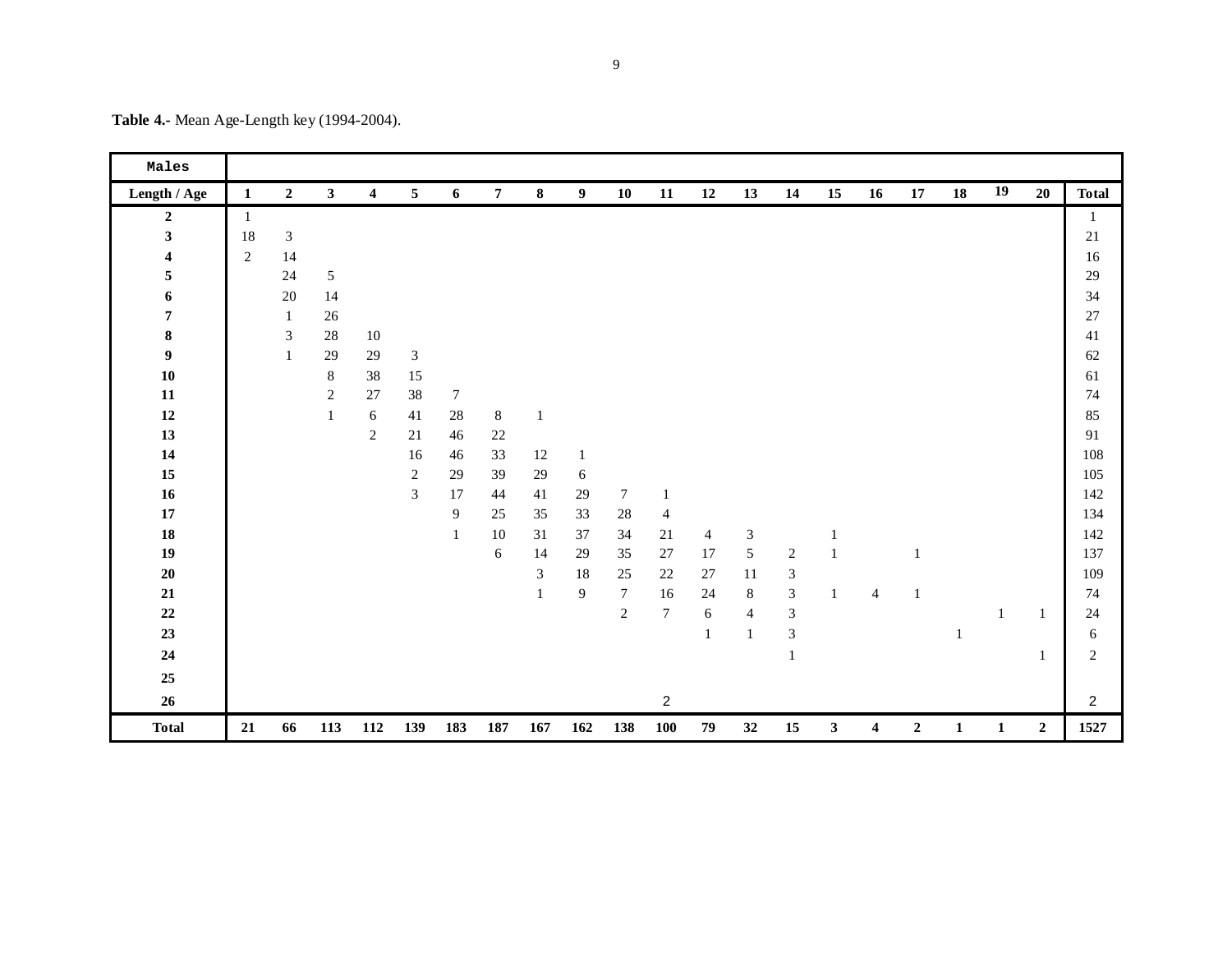**Table 4.-** (continued)

| <b>Females</b>          | $\mathbf{1}$ | $\boldsymbol{2}$ | 3           |              | 5                                             | 6                        | 7                           | 8              | 9                        | 10             | 11               | 12               | 13             | 14             | 15                           | 16                      | 17                        | 18                    | 19     | <b>20</b>        | 21               | Total             |
|-------------------------|--------------|------------------|-------------|--------------|-----------------------------------------------|--------------------------|-----------------------------|----------------|--------------------------|----------------|------------------|------------------|----------------|----------------|------------------------------|-------------------------|---------------------------|-----------------------|--------|------------------|------------------|-------------------|
| $\mathbf 2$             |              |                  |             |              |                                               |                          |                             |                |                          |                |                  |                  |                |                |                              |                         |                           |                       |        |                  |                  |                   |
| 3                       | 12           | $\overline{4}$   |             |              |                                               |                          |                             |                |                          |                |                  |                  |                |                |                              |                         |                           |                       |        |                  |                  | 16                |
| $\overline{\mathbf{4}}$ | $\mathbf{1}$ | 15               |             |              |                                               |                          |                             |                |                          |                |                  |                  |                |                |                              |                         |                           |                       |        |                  |                  | 16                |
| 5                       |              | 34               | $\sqrt{6}$  |              |                                               |                          |                             |                |                          |                |                  |                  |                |                |                              |                         |                           |                       |        |                  |                  | 40                |
| 6                       |              | $22\,$           | 16          |              |                                               |                          |                             |                |                          |                |                  |                  |                |                |                              |                         |                           |                       |        |                  |                  | 38                |
| 7                       | $\mathbf{1}$ | 11               | 40          | $\mathbf 1$  |                                               |                          |                             |                |                          |                |                  |                  |                |                |                              |                         |                           |                       |        |                  |                  | 53                |
| 8                       |              | $\overline{c}$   | 41          | $\mathbf{9}$ |                                               |                          |                             |                |                          |                |                  |                  |                |                |                              |                         |                           |                       |        |                  |                  | 52                |
| 9                       |              |                  | 27          | 30           | $\overline{4}$                                |                          |                             |                |                          |                |                  |                  |                |                |                              |                         |                           |                       |        |                  |                  | 61                |
| 10                      |              |                  | 11          | 45           | 16                                            | $\mathbf{1}$             |                             |                |                          |                |                  |                  |                |                |                              |                         |                           |                       |        |                  |                  | 73                |
| 11                      |              |                  | $\mathbf 1$ | 33           | 36                                            | $\overline{\mathcal{A}}$ |                             |                |                          |                |                  |                  |                |                |                              |                         |                           |                       |        |                  |                  | 74                |
| 12                      |              |                  |             | 13           | 37                                            | 28                       | $\mathbf{1}$                | $\mathbf{1}$   |                          |                |                  |                  |                |                |                              |                         |                           |                       |        |                  |                  | 80                |
| 13                      |              |                  |             | $\sqrt{2}$   | 40                                            | 42                       | $\boldsymbol{9}$            | $\mathbf{1}$   | $\,1$                    |                |                  |                  |                |                |                              |                         |                           |                       |        |                  |                  | 95                |
| 14                      |              |                  |             |              | 18                                            | 44                       | 28                          | 9              |                          |                |                  |                  |                |                |                              |                         |                           |                       |        |                  |                  | 99                |
| 15                      |              |                  |             |              | $\sqrt{5}$                                    | 34                       | 37                          | 25             | $\overline{\mathcal{A}}$ | $\,1\,$        |                  |                  |                |                |                              |                         |                           |                       |        |                  |                  | 106               |
| 16                      |              |                  |             |              | $\sqrt{2}$                                    | 16                       | 40                          | 35             | 12                       | 3              |                  |                  |                |                |                              |                         |                           |                       |        |                  |                  | 108               |
| $17\,$                  |              |                  |             |              |                                               | $\,$ 8 $\,$              | 35                          | 37             | $23\,$                   | $\overline{4}$ |                  |                  |                |                |                              |                         |                           |                       |        |                  |                  | 107               |
| 18                      |              |                  |             |              |                                               |                          | 14                          | 29             | 34                       | 22             | $\,1\,$          |                  |                |                |                              |                         |                           |                       |        |                  |                  | 100               |
| 19                      |              |                  |             |              |                                               |                          | $\ensuremath{\mathfrak{Z}}$ | 23             | 46                       | 29             | 11               | 3                |                |                |                              |                         |                           |                       |        |                  |                  | 115               |
| $20\,$                  |              |                  |             |              |                                               |                          |                             | $\overline{9}$ | 34                       | 36             | 22               | $\sqrt{ }$       | $\,1$          |                |                              |                         |                           |                       |        |                  |                  | 109               |
| ${\bf 21}$              |              |                  |             |              |                                               |                          |                             | $\overline{4}$ | 12                       | 36             | 23               | $\boldsymbol{7}$ | 5              | $\,1\,$        |                              |                         |                           |                       |        |                  |                  | 88                |
| $\bf{22}$               |              |                  |             |              |                                               |                          |                             |                | $\overline{4}$           | 21             | 37               | 21               | 12             | $\sqrt{3}$     |                              |                         |                           |                       |        |                  |                  | 98                |
| 23                      |              |                  |             |              |                                               |                          |                             |                | $\overline{c}$           | $\overline{4}$ | 24               | 19               | 12             | 3              | $\overline{4}$               |                         |                           |                       |        |                  |                  | 68                |
| 24                      |              |                  |             |              |                                               |                          |                             |                | $\,1$                    | 6              | 11               | 22               | 20             | $\sqrt{ }$     | $\sqrt{2}$                   |                         |                           |                       |        |                  |                  | 69                |
| 25                      |              |                  |             |              |                                               |                          |                             |                |                          | $\,1$          | $\boldsymbol{7}$ | 14               | 16             | 15             | $\overline{4}$               | $\,1$                   |                           |                       |        |                  |                  | 58                |
| 26                      |              |                  |             |              |                                               |                          |                             |                |                          | $\,1$          | $\overline{c}$   | 15               | 12             | 5              | $\boldsymbol{7}$             | 3                       | $\,1\,$                   |                       |        |                  |                  | 46                |
| $\bf 27$                |              |                  |             |              |                                               |                          |                             |                |                          | $\mathbf 1$    | $\,1$            | $\mathfrak{Z}$   | 10             | 10             | 10                           | $\,1\,$                 | $\overline{c}$            |                       | $\,1$  |                  | $\mathbf 1$      | 40                |
| 28                      |              |                  |             |              |                                               |                          |                             |                |                          |                |                  |                  | 5              | 14             | $\sqrt{6}$                   | 5                       | $\,1$                     |                       |        |                  |                  | 31                |
| 29                      |              |                  |             |              |                                               |                          |                             |                |                          |                |                  | $\mathbf{2}$     | $\overline{c}$ | $\overline{4}$ | $\sqrt{4}$                   | 8                       | $\,1$                     | $\overline{c}$        |        |                  |                  | 23                |
| 30                      |              |                  |             |              |                                               |                          |                             |                |                          |                | $\,1\,$          |                  | $\overline{c}$ | 5              | 9                            | $\overline{c}$          | 5                         |                       |        |                  |                  | 24                |
| 31                      |              |                  |             |              |                                               |                          |                             |                |                          |                |                  |                  |                | $\mathbf{1}$   | $\sqrt{2}$<br>$\overline{c}$ | 3                       | $\overline{4}$            | $\overline{4}$        | 1      | $\,1$            |                  | 16<br>15          |
| 32                      |              |                  |             |              |                                               |                          |                             |                |                          |                |                  | $\,1\,$          |                | $\,1\,$        |                              | 4                       | $\overline{4}$            | $\sqrt{2}$            | 1      |                  |                  |                   |
| 33                      |              |                  |             |              |                                               |                          |                             |                |                          |                |                  |                  |                |                | $\,1\,$                      | $\,1$                   | 5                         | $\overline{c}$        | $\,1$  |                  |                  | $10\,$            |
| 34<br>35                |              |                  |             |              |                                               |                          |                             |                |                          |                |                  |                  |                |                |                              | $\mathbf{1}$<br>$\,1\,$ | $\overline{c}$<br>$\,1\,$ | $\sqrt{2}$<br>$\,1\,$ | 3<br>5 | $\,1$            | $\,1$            | $10\,$<br>$\,8\,$ |
| <b>Total</b>            | 14           |                  |             |              | 88 142 133 158 177 167 173 173 165 140 114 97 |                          |                             |                |                          |                |                  |                  |                | 69             | 51                           | 30                      | 26                        | 13                    | 12     | $\boldsymbol{2}$ | $\boldsymbol{2}$ | 1946              |
|                         |              |                  |             |              |                                               |                          |                             |                |                          |                |                  |                  |                |                |                              |                         |                           |                       |        |                  |                  |                   |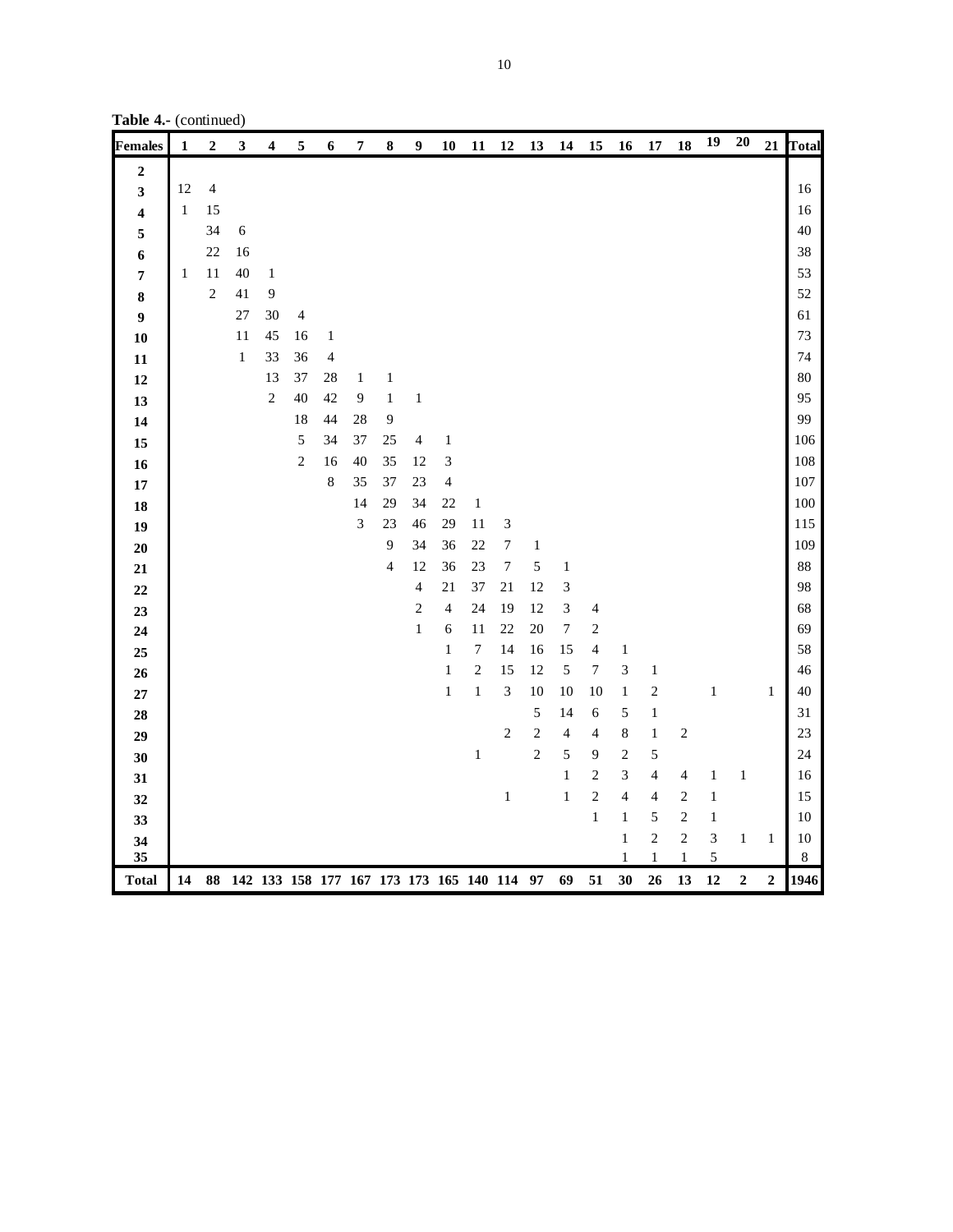|                 |             | 1994        |             |                | 1995        |             |             | 1996        |            |             | 1997        |             |              | 1998        |             |        | 1999        |            |
|-----------------|-------------|-------------|-------------|----------------|-------------|-------------|-------------|-------------|------------|-------------|-------------|-------------|--------------|-------------|-------------|--------|-------------|------------|
| Age             | м           | F           | Tot         | М              | F           | Tot         | М           | $\mathbf F$ | Tot        | м           | $\mathbf F$ | Tot         | М            | F           | <b>Tot</b>  | M      | $\mathbf F$ | <b>Tot</b> |
| -1              | $\mathbf 0$ | $\mathbf 0$ | $\mathbf 0$ | $\mathbf 0$    | $\mathbf 0$ | $\mathbf 0$ | $\mathbf 0$ | $\mathbf 0$ | 129        | $\mathbf 0$ | $\mathbf 0$ | $\mathbf 0$ | 14           | 6           | 51          | 5      | 0           | 15         |
| $\overline{c}$  | 0           | 12          | 46          | 16             | 26          | 107         | 25          | 14          | 56         | 11          | 13          | 46          | 36           | 82          | 128         | 0      | 25          | 36         |
| 3               | 14          | 32          | 136         | 85             | 93          | 209         | 29          | 66          | 110        | 56          | 121         | 186         | 108          | 118         | 227         | 18     | 29          | 49         |
| 4               | 145         | 122         | 488         | 181            | 235         | 467         | 117         | 86          | 225        | 51          | 102         | 153         | 121          | 116         | 237         | 128    | 82          | 215        |
| 5               | 114         | 147         | 506         | 353            | 433         | 861         | 158         | 183         | 352        | 74          | 80          | 157         | 90           | 49          | 139         | 111    | 86          | 198        |
| 6               | 189         | 103         | 570         | 306            | 245         | 592         | 381         | 202         | 586        | 241         | 204         | 451         | 142          | 202         | 346         | 97     | 150         | 247        |
| 7               | 213         | 96          | 566         | 332            | 156         | 516         | 192         | 155         | 350        | 252         | 355         | 613         | 406          | 314         | 725         | 303    | 142         | 445        |
| 8               | 148         | 111         | 493         | 267            | 177         | 458         | 219         | 116         | 338        | 63          | 98          | 163         | 523          | 383         | 907         | 358    | 258         | 616        |
| 9               | 98          | 124         | 379         | 117            | 139         | 263         | 144         | 69          | 216        | 73          | 85          | 158         | 115          | 135         | 250         | 248    | 174         | 422        |
| 10              | 32          | 103         | 181         | 29             | 80          | 113         | 163         | 99          | 264        | 56          | 42          | 98          | 131          | 95          | 226         | 110    | 87          | 197        |
| 11              | 0           | 88          | 109         | 6              | 28          | 35          | 179         | 75          | 254        | 56          | 95          | 151         | 81           | 54          | 135         | 69     | 41          | 109        |
| 12              | 32          | 39          | 82          | 0              | 23          | 23          | 53          | 40          | 93         | 72          | 93          | 164         | 73           | 109         | 182         | 36     | 44          | 79         |
| 13              | $\mathbf 0$ | 36          | 40          | 0              | 20          | 20          | 12          | 26          | 37         | 39          | 85          | 124         | 44           | 108         | 152         | 19     | 36          | 56         |
| 14              | $\mathbf 0$ | 15          | 15          | $\mathbf 0$    | 5           | 5           | $\mathbf 0$ | 33          | 33         | 5           | 37          | 42          | 25           | 51          | 76          | 26     | 35          | 61         |
| 15              | 8           | 17          | 27          | 0              | 15          | 15          | 0           | 4           | 4          | $\mathbf 0$ | 42          | 42          | 0            | 48          | 48          |        | 29          | 33         |
|                 | 0           |             | 8           | $\Omega$       | 0           | 0           | $\mathbf 0$ |             |            | $\Omega$    |             | 8           | $\mathbf 0$  | 22          |             | 4<br>0 |             |            |
| 16              |             | 8           |             |                |             |             |             | 11          | 11         |             | 8           |             |              |             | 22          |        | 3           | 3          |
| 17              | 0           | 0           | $\mathbf 0$ | 0              | 0           | 0           | $\mathbf 0$ | 0           | 0          | 0           | 6           | 6           | 0            | 12          | 12          | 0      | 0           | 0          |
| 18              | $\Omega$    | $\Omega$    | 0           | $\Omega$       | 0           | 0           | $\mathbf 0$ | 0           | 0          | $\Omega$    | 5           | 5           | $\Omega$     | $\mathbf 0$ | $\mathbf 0$ | 0      | 0           | 0          |
| 19              | $\Omega$    | $\Omega$    | $\Omega$    | $\Omega$       | $\Omega$    | $\Omega$    | $\Omega$    | $\Omega$    | $\Omega$   | $\Omega$    | $\Omega$    | $\Omega$    | $\Omega$     | $\Omega$    | $\mathbf 0$ | 0      | $\Omega$    | 0          |
| 20              | $\mathbf 0$ | 0           | $\mathbf 0$ | 0              | 0           | $\mathbf 0$ | 0           | 0           | 0          | 0           | 0           | 0           | $\mathbf 0$  | $\mathbf 0$ | $\mathbf 0$ | 0      | $\mathbf 0$ | 0          |
| Total           | 993         | 1054        | 3647        | 1693           | 1674        | 3684        | 1672        | 1179        | 3060       | 1051        | 1469        | 2565        | 1908         | 1903        | 3862        | 1531   | 1221        | 2784       |
| <b>Mean Age</b> | 6.8         | 7.8         | 6.9         | 6.2            | 6.3         | 6.1         | 7.4         | 7.3         | 7.1        | 7.4         | 7.9         | 7.6         | 7.5          | 8.0         | 7.6         | 7.8    | 8.0         | 7.8        |
|                 |             | 2000        |             |                | 2001        |             |             | 2002        |            |             | 2003        |             |              | 2004        |             |        | All         |            |
| Age             | М           | F           | <b>Tot</b>  | $\mathbf{M}$   | F           | <b>Tot</b>  | ${\bf M}$   | $\mathbf F$ | <b>Tot</b> | ${\bf M}$   | F           | <b>Tot</b>  | $\mathbf{M}$ | F           | <b>Tot</b>  | M      | F           | <b>Tot</b> |
| $\mathbf{1}$    | $\mathbf 0$ | $\mathbf 0$ | 3           | 29             | 6           | 63          | 17          | 3           | 39         | 86          | 31          | 467         | 69           | 26          | 215         | 219    | 71          | 983        |
| 2               | 18          | 30          | 77          | 99             | 90          | 208         | 84          | 71          | 189        | 953         | 1038        | 2140        | 181          | 205         | 465         | 1423   | 1606        | 3498       |
| 3               | 59          | 49          | 108         | 94             | 172         | 271         | 96          | 124         | 220        | 482         | 576         | 1077        | 1322         | 1798        | 3119        | 2362   | 3176        | 5713       |
| 4               | 36          | 14          | 50          | 42             | 77          | 120         | 14          | 43          | 57         | 305         | 367         | 672         | 406          | 604         | 1009        | 1546   | 1847        | 3693       |
| 5               | 151         | 132         | 283         | 124            | 159         | 283         | 62          | 46          | 108        | 281         | 336         | 617         | 379          | 498         | 877         | 1898   | 2150        | 4381       |
| 6               | 135         | 142         | 277         | 225            | 218         | 445         | 75          | 114         | 189        | 380         | 254         | 635         | 670          | 432         | 1105        | 2842   | 2267        | 5442       |
| 7               | 97          | 121         | 218         | 261            | 273         | 540         | 142         | 148         | 290        | 483         | 359         | 843         | 495          | 308         | 810         | 3175   | 2428        | 5915       |
| 8               | 108         | 123         | 231         | 280            | 217         | 505         | 165         | 119         | 283        | 620         | 281         | 901         | 606          | 346         | 956         | 3356   | 2228        | 5850       |
| 9               | 226         | 114         | 339         | 285            | 220         | 509         | 131         | 110         | 241        | 309         | 226         | 535         | 498          | 461         | 962         | 2244   | 1857        | 4275       |
| 10              | 183         | 155         | 338         | 294            | 369         | 666         | 118         | 148         | 266        | 255         | 220         | 475         | 519          | 374         | 896         | 1890   | 1771        | 3719       |
| 11              | 18          | 55          | 72          | 63             | 167         | 231         | 120         | 84          | 204        | 227         | 245         | 472         | 258          | 206         | 465         | 1079   | 1136        | 2238       |
| 12              | 33          | 62          | 95          | 54             | 77          | 131         | 99          | 145         | 243        | 115         | 120         | 236         | 200          | 190         | 391         | 766    | 943         | 1721       |
| 13              | 17          | 40          | 57          | $\overline{7}$ | 74          | 81          | 30          | 45          | 75         | 52          | 36          | 88          | 22           | 125         | 147         | 242    | 631         | 877        |
| 14              | 22          | 33          | 55          | 6              | 98          | 104         | 10          | 53          | 63         | 18          | 12          | 30          | 23           | 66          | 90          | 137    | 439         | 575        |
|                 |             |             |             | $\overline{7}$ |             |             | 8           |             | 19         |             | 17          | 17          | $\mathbf 0$  |             |             |        |             |            |
| 15              | 6           | 16          | 22          |                | 48          | 55          |             | 12          |            | $\mathbf 0$ |             |             |              | 18          | 18          | 33     | 266         | 301        |
| 16              | 12          | 5           | 17          | 0              | 30          | 30          | 20          | 18          | 39         | 17          | 0           | 17          | $\mathbf 0$  | 21          | 21          | 50     | 126         | 175        |
| 17              | $\mathbf 0$ | 0           | $\pmb{0}$   | $\Omega$       | 29          | 29          | $\mathbf 0$ | 9           | 9          | 25          | 14          | 39          | $\mathbf 0$  | 23          | 23          | 25     | 92          | 117        |
| 18              | 0           | 11          | 11          | 6              | 6           | 12          | $\mathbf 0$ | 10          | 10         | $\mathbf 0$ | $\mathbf 0$ | $\mathbf 0$ | 0            | 6           | 6           | 6      | 39          | 45         |
| 19              | $\mathbf 0$ | 5           | 5           | $\mathbf 0$    | 0           | $\mathbf 0$ | $\mathbf 0$ | 0           | 0          | 10          | $\mathbf 0$ | 10          | $\mathbf 0$  | 6           | 6           | 10     | 11          | 20         |
| 20              | $\mathbf 0$ | $\Omega$    | 0           | 0              | 6           | 6           | $\mathbf 0$ | 5           | 5          | $\mathbf 0$ | 8           | 8           | $\mathbf 0$  | 3           | 3           | 0      | 21          | 21         |
| Total           | 1120        | 1107        | 2259        | 1876           | 2335        | 4288        | 1191        | 1306        | 2550       | 4617        | 4141        | 9277        | 5648         | 5715        | 11585       | 23300  | 23105       | 49561      |
| Mean Age        | 7.8         | 8.2         | 7.9         | 7.4            | 8.3         | 7.8         | 7.9         | 8.4         | 8.0        | 6.0         | 5.5         | 5.5         | 6.3          | 6.0         | 6.1         | 6.8    | 7.0         | 6.7        |

**Table 5.-** Roughhead grenadier age composition (,000) in Flemish Cap 1994-2004.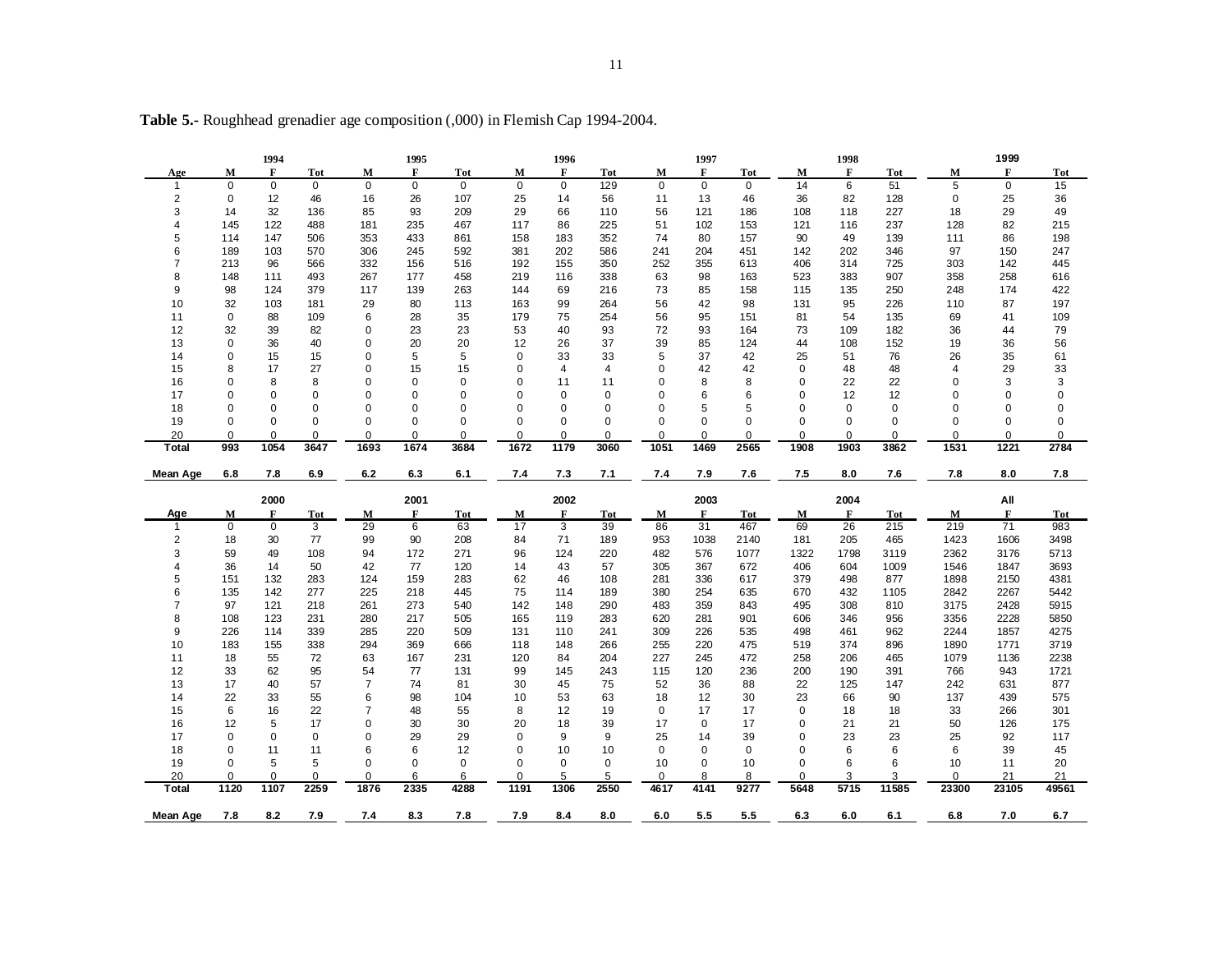**Table 6a.-** Logarithmic growth regression curves, fitted to mean length at age data, for male and female roughhead grenadier from EU Survey (1993-2004). \* Data from 1993-2002: original Cornide de Saavedra data without transformation. 2003- 2004 original Vizconde de Heza data.

|         | <b>MALES</b>                          |       | <b>FEMALES</b>                          |       |
|---------|---------------------------------------|-------|-----------------------------------------|-------|
| Year    | Regression                            | $r^2$ | Regression                              | $r^2$ |
| 1993*   | AFL $(cm) = 8.8156$ Ln $(A) - 1.8999$ | 0.986 | AFL (cm) = $12.999 * Ln (A) - 8.6786$   | 0.979 |
| 1994*   | AFL $(cm) = 13.034$ Ln $(A) - 8.1095$ | 0.924 | AFL (cm) = $12.394 * Ln (A) - 5.4082$   | 0.941 |
| 1995*   | AFL $(cm) = 8.8152$ Ln $(A) - 0.2014$ | 0.951 | AFL (cm) = $12.268 *$ Ln (A) - $5.1506$ | 0.950 |
| 1996*   | AFL $(cm) = 8.9440$ Ln $(A) - 1.6428$ | 0.991 | AFL (cm) = $12.241 * Ln(A) - 6.1702$    | 0.955 |
| 1997*   | $AFL$ (cm) = 8.7078 Ln (A) - 1.6519   | 0.992 | AFL $(cm) = 12.118 * Ln (A) - 6.4209$   | 0.955 |
| 1998*   | AFL $(cm) = 7.1799$ Ln $(A) + 1.3319$ | 0.968 | AFL $(cm) = 9.5935 * Ln (A) - 1.4863$   | 0.918 |
| 1999*   | AFL $(cm) = 7.4754$ Ln $(A) + 1.1001$ | 0.962 | AFL $(cm) = 9.6124 * Ln (A) - 1.1061$   | 0.924 |
| $2000*$ | AFL (cm) = $7.835 *$ Ln (A) – 0.0057  | 0.990 | AFL $(cm) = 12.923 * Ln (A) - 7.6958$   | 0.933 |
| $2001*$ | AFL (cm) = $7.266*$ Ln (A) + 1.4463   | 0.975 | AFL (cm) = $10.291 * Ln (A) - 1.9577$   | 0.942 |
| $2002*$ | AFL $(cm) = 7.079$ *Ln $(A) + 1.2645$ | 0.973 | AFL $(cm) = 10.551 * Ln (A) - 2.5121$   | 0.913 |
|         |                                       |       |                                         |       |
| 2003    | AFL $(cm) = 7.208$ *Ln $(A) + 1.3007$ | 0.971 | AFL $(cm) = 9.443 * Ln (A) - 1.1958$    | 0.904 |
| 2004    | AFL (cm) = $7.677$ *Ln (A) + 0.7459   | 0.964 | AFL (cm) = $10.707 * Ln (A) - 2.3919$   | 0.923 |

**Table 6b.-** Parameters of the Von Bertalanffy growth curves, fitted to individual length at age using non-linear regression, by sex for the EU Survey 1993-2004 (Data from Flemish Cap survey < 720).

|      |          | <b>MALES</b> |       |          | <b>FEMALES</b> |       |
|------|----------|--------------|-------|----------|----------------|-------|
| Year | $t_{o}$  | Lœ           | K     | $t_{o}$  | L®             | K     |
| 1993 | 1.074    | 21.9         | 0.197 | 0.634    | 46.4           | 0.060 |
| 1994 | 1.768    | 22.8         | 0.254 | $-0.054$ | 57.6           | 0.048 |
| 1995 | $-1.576$ | 37.1         | 0.073 | $-0.681$ | 51.9           | 0.053 |
| 1996 | 0.490    | 23.5         | 0.172 | 0.346    | 77.0           | 0.032 |
| 1997 | 1.425    | 22.9         | 0.176 | 0.533    | 51.2           | 0.050 |
| 1998 | 0.270    | 27.5         | 0.109 | 0.460    | 46.3           | 0.056 |
| 1999 | $-0.132$ | 27.9         | 0.104 | 0.405    | 57.8           | 0.044 |
| 2000 | 0.199    | 25.8         | 0.128 | $-0.079$ | 68.7           | 0.034 |
| 2001 | 0.950    | 23.9         | 0.159 | 0.350    | 52.3           | 0.051 |
| 2002 | 0.072    | 25.0         | 0.128 | $-0.089$ | 63.8           | 0.054 |
| 2003 | 0.050    | 26.0         | 0.120 | $-0.357$ | 42.4           | 0.061 |
| 2004 | 0.186    | 30.0         | 0.103 | $-0.054$ | 58.3           | 0.045 |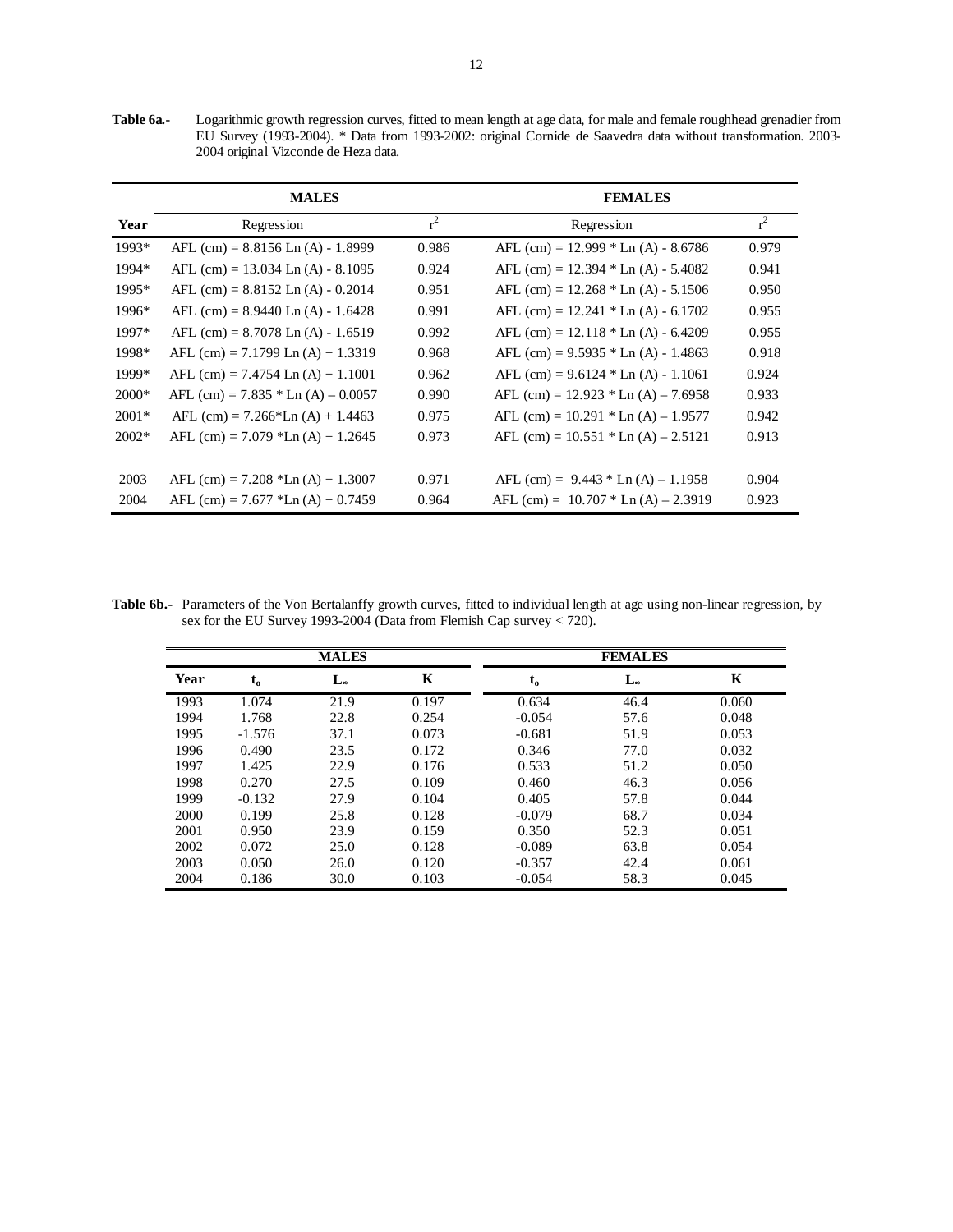|      | <b>MALES</b>                                  |        | <b>FEMALES</b>                                |        |
|------|-----------------------------------------------|--------|-----------------------------------------------|--------|
| Year | Regression                                    | $r^2$  | Regression                                    | $r^2$  |
| 1993 | W (g) = $0.0793 * AFL$ (cm) <sup>3.0883</sup> | 0.9734 | W (g) = $0.1016 * AFL$ (cm) <sup>2.9934</sup> | 0.9895 |
| 1994 | W (g) = 0.1489 * AFL (cm) <sup>2.8437</sup>   | 0.9694 | W (g) = $0.1015 * AFL$ (cm) <sup>2.9935</sup> | 0.9895 |
| 1995 | W (g) = $0.1131 * AFL$ (cm) <sup>2.9409</sup> | 0.9818 | W (g) = $0.1139$ * AFL (cm) <sup>2.9344</sup> | 0.9859 |
| 1996 | W (g) = $0.1244 * AFL$ (cm) <sup>2.8889</sup> | 0.9802 | W (g) = $0.1367 * AFL$ (cm) <sup>2.8536</sup> | 0.9851 |
| 1997 | W (g) = $0.1209 * AFL$ (cm) <sup>2.8840</sup> | 0.9812 | W (g) = $0.1202 * AFL$ (cm) <sup>2.8898</sup> | 0.9923 |
| 1998 | W (g) = $0.1338 * AFL$ (cm) <sup>2.8621</sup> | 0.9669 | W (g) = $0.1199 * AFL$ (cm) <sup>2.9015</sup> | 0.9866 |
| 1999 | W (g) = $0.1290 * AFL$ (cm) <sup>2.8670</sup> | 0.9718 | W (g) = $0.1174$ * AFL (cm) <sup>2.8950</sup> | 0.9866 |
| 2000 | W (g) = $0.1423$ * AFL (cm) <sup>2.8148</sup> | 0.9776 | W (g) = $0.1708 * AFL$ (cm) <sup>2.7537</sup> | 0.9744 |
| 2001 | W (g) = $0.2747 * AFL$ (cm) <sup>2.5821</sup> | 0.9637 | W (g) = $0.1922 * AFL$ (cm) <sup>2.716</sup>  | 0.9859 |
| 2002 | W (g) = 0,143 * AFL (cm) <sup>2,8218</sup>    | 0.9878 | W (g) = 0,119 * AFL (cm) <sup>2,884</sup>     | 0.9921 |
| 2003 | W (g) = $0,103$ * AFL (cm) <sup>2,9376</sup>  | 0.9797 | W (g) = 0,101 * AFL (cm) <sup>2,9391</sup>    | 0.9911 |
|      |                                               |        |                                               |        |
| 2004 | W (g) = 0,109 * AFL (cm) <sup>2,9125</sup>    | 0.9879 | W (g) = $0,0096 *$ AFL (cm) <sup>2,9512</sup> | 0.9924 |

**Table 7.-** Length weight relationship for roughhead grenadier males and females from EU Survey (1993-2004).

# **Roughhead grenadier biomass (tons) during 1988-2004**



**Fig. 1.-** Total biomass estimated by the swept area method during the EU Flemish Cap bottom trawl survey (1988-2004).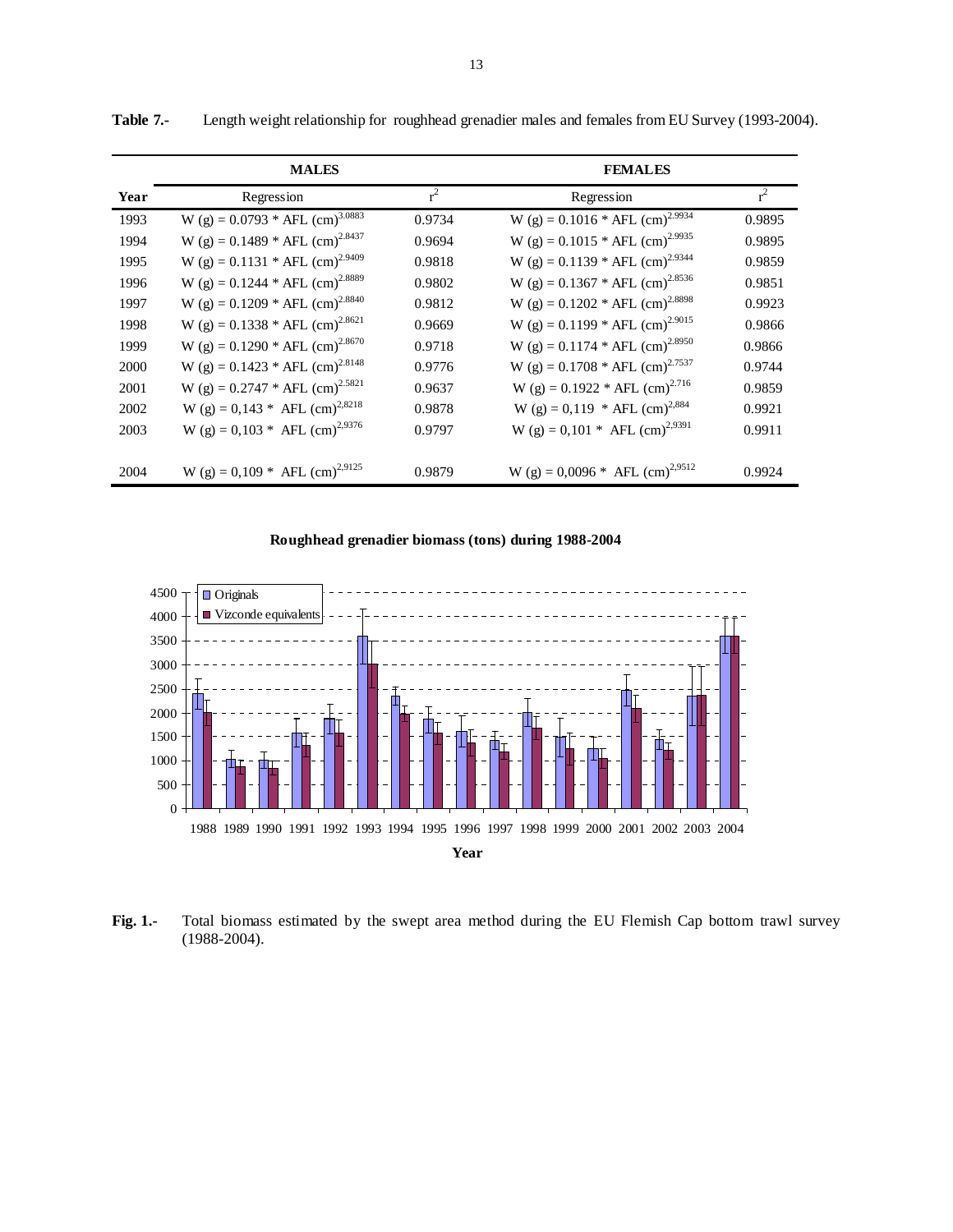

**Fig. 2.-** Annual length distribution by sex in Flemish Cap 1993-2004.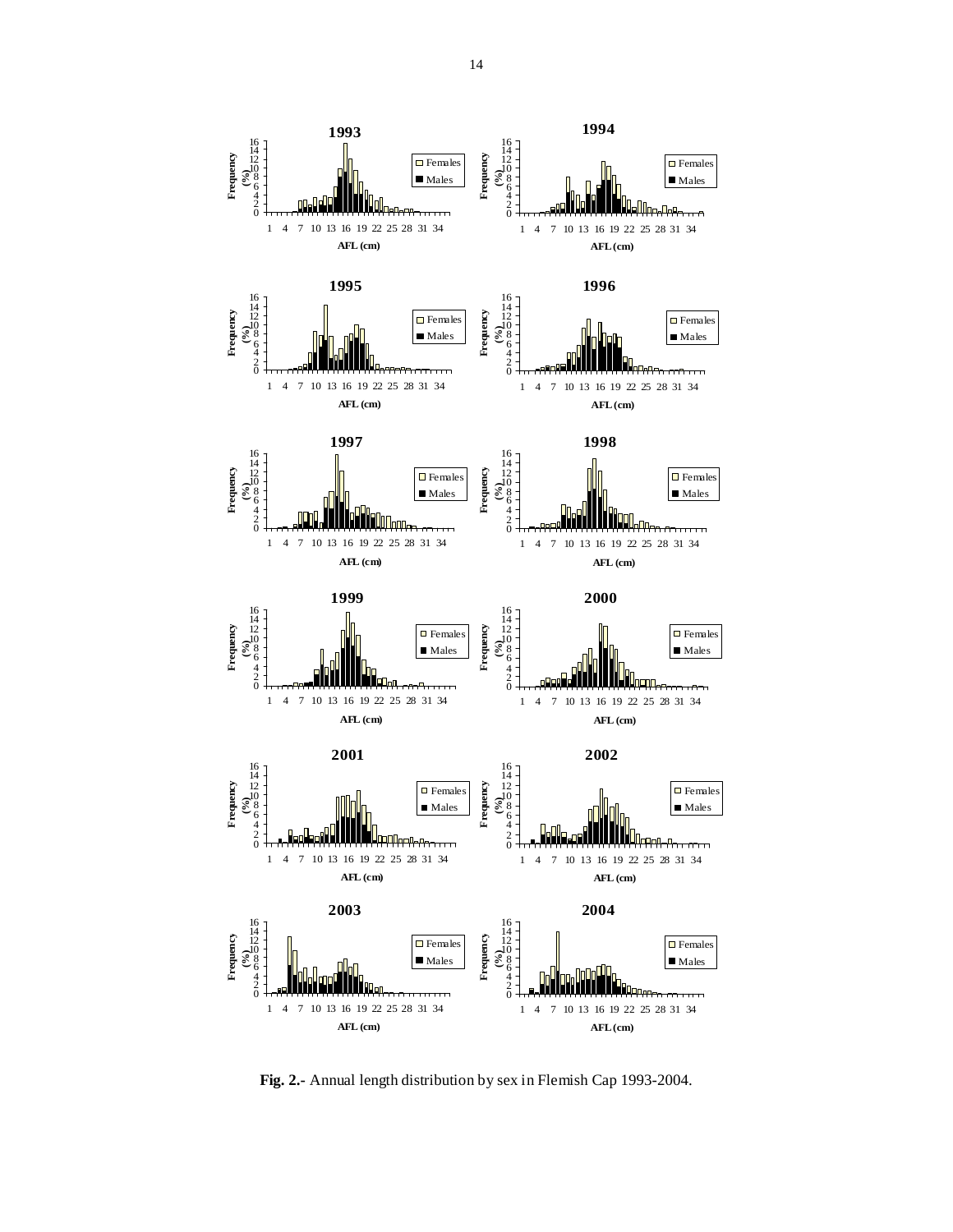**Fig. 3.-** Annual age composition by sex in Flemish Cap 1994-2004.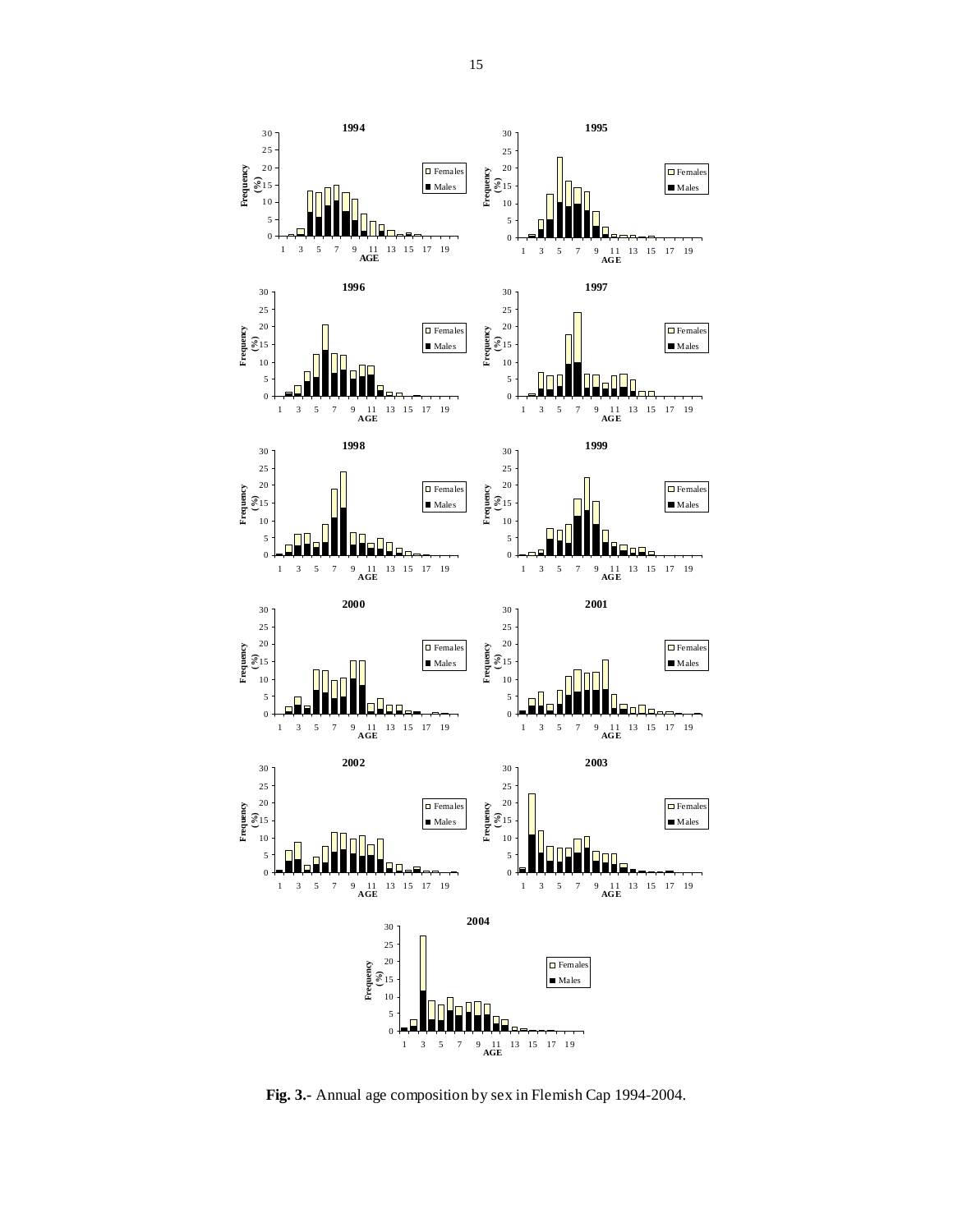

**Fig. 4.-** Female ratio by age in Flemish Cap 1994-2004.



# **TOTAL 1993-2004**

**Fig. 5.-** Female ratio by length in Flemish Cap 1993-2004.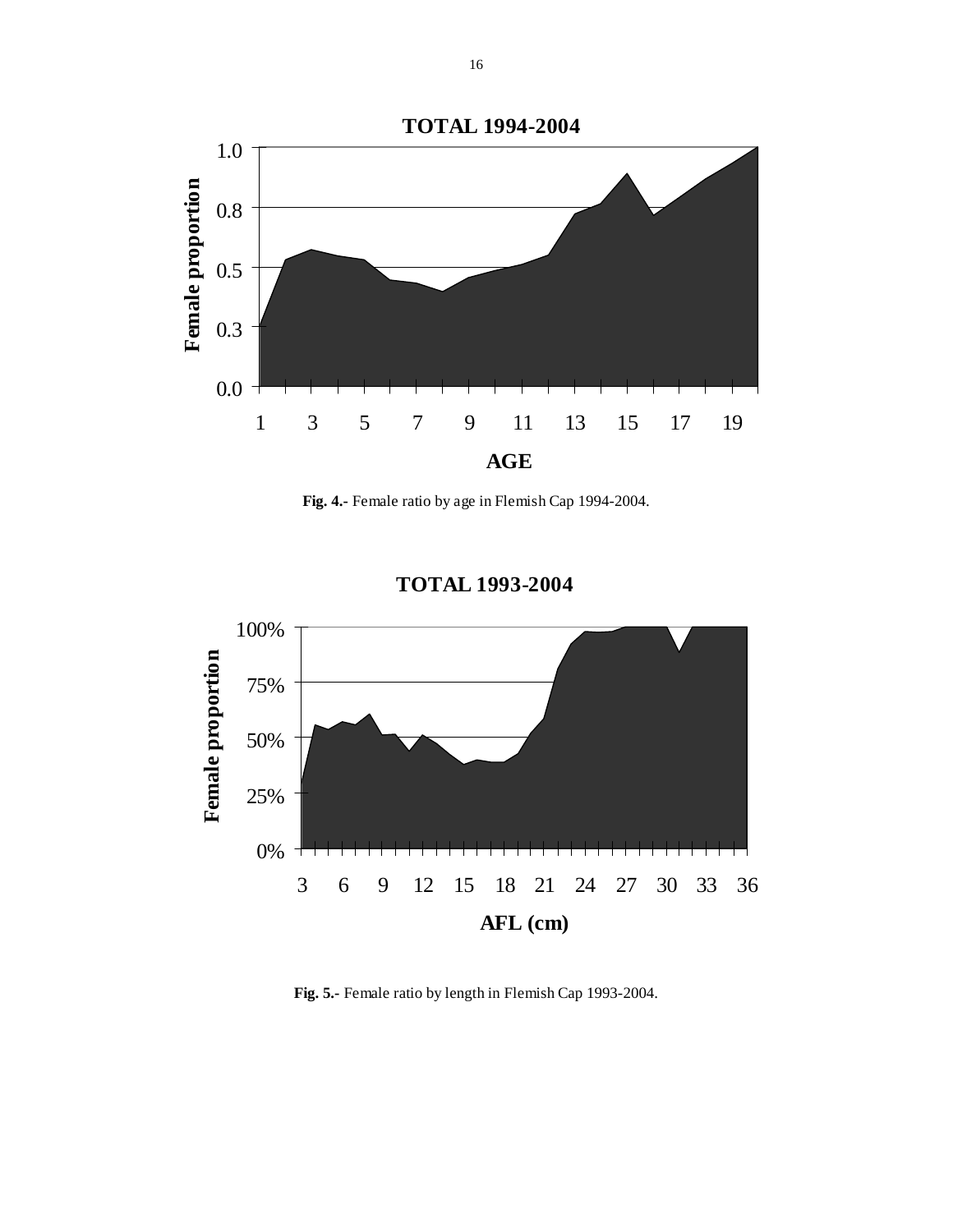

**Fig. 6.-** Logarithmic growth curve by sexes in Flemish Cap 2004.



**Fig. 7.-** Catch curves by sex for roughhead grenadier in Flemish Cap 1994-2004.